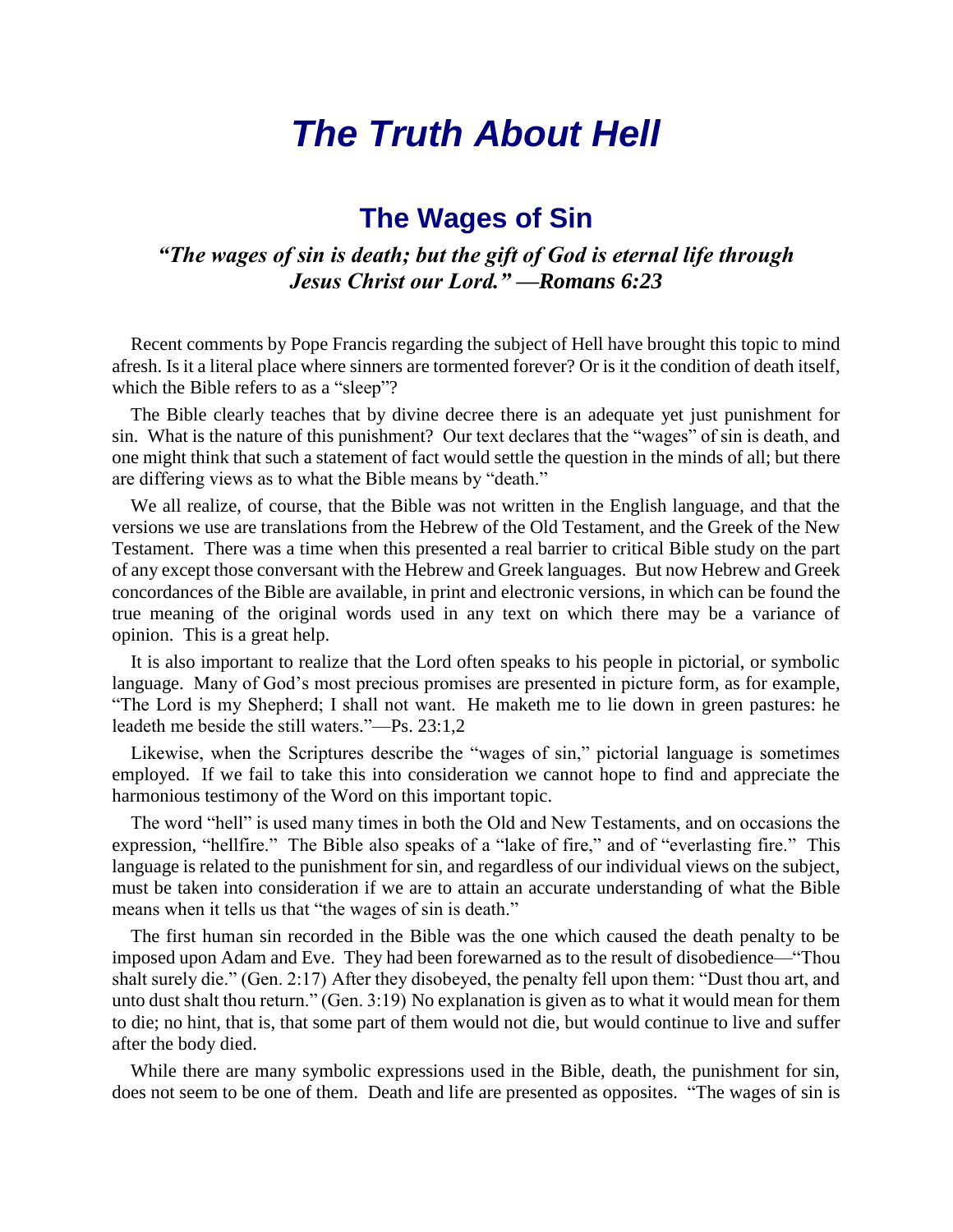death," but the "gift of God," Paul wrote, is "eternal life." To us it seems essential that in our search for the truth we should be guided by this basic and clearly stated fact. We should recognize, in other words, that whatever symbols the Lord may use to illustrate the idea of death, they must be interpreted in harmony with this fundamental truth of God's Word.

There are other non-symbolic expressions used in the Bible to describe the divine punishment for sin. They are synonymous with the word death. One of these is "perish." John wrote, "God so loved the world, that he gave his only begotten Son, that whosoever believeth on him should not perish, but have everlasting life."—John 3:16

The word "destroy" is also used to describe death. Jesus said, "Fear Him who is able to destroy both soul and body in hell." (Matt. 10:28) We all know what is meant by the destruction of the body, and here Jesus tells us that not only the body, but the soul, as well, is destroyed in "hell."

Taking these plain statements of the Bible into consideration, the pattern of truth which appears is that through sin the human race lost the opportunity of continuing to live, hence has been going into death; that God in his love sent Jesus to redeem the race, and that in the resurrection all will be awakened from the sleep of death and given an opportunity to live forever. We believe that the Bible's testimony on the subject of hell will be found to be in harmony with these plainly stated truths concerning the "wages of sin" and "gift of God."

## **"Hell" in the Old Testament**

Our English word "hell" appears in the Old Testament Scriptures thirty-one times. It is of Old English usage but like many other English words, through the years it has taken on a radical change of meaning. Originally it simply meant to conceal, to hide, to cover; hence it was properly descriptive of any concealed, hidden, or covered place. In Old English literature may be found references to the helling of potatoes—that is, putting them into pits—and of the helling of a house, meaning to cover it with a thatched roof.

The word hell was therefore properly used by the translators as synonymous with the words "grave" and "pit" to translate the Hebrew word *sheol*—the only word in the Old Testament that is translated hell in any English Version of the Bible. It is interesting to observe in comparing these various translations of the same Hebrew word—as they appear in the King James Version of the Bible—that as a rule the word hell is given when the text applies to wicked people, while the words grave or pit are used if righteous persons are involved. Thus the reader is led to an entirely wrong conclusion concerning the death state of the two classes.

The translators of the Revised Version Bible did a little better in that they left *sheol* untranslated, giving the reader an opportunity to draw his own conclusion as to the meaning of the text. This was being only partially helpful, for had they given a correct and consistent translation in every instance, the truth concerning hell would have been discerned—readers would have known that it was not a place of torment.

The Hebrew word *sheol* appears in the Old Testament in all sixty-five times, and in order that no doubts be left in the mind of anyone as to the meaning the Lord intended to convey by its use, we will examine all sixty-five passages in which it is found. This is a serious subject. The torment theory has been believed by millions. If it is true it should be widely preached. Certainly it behooves all of us to determine beyond any possible question just what the Bible does say on the subject.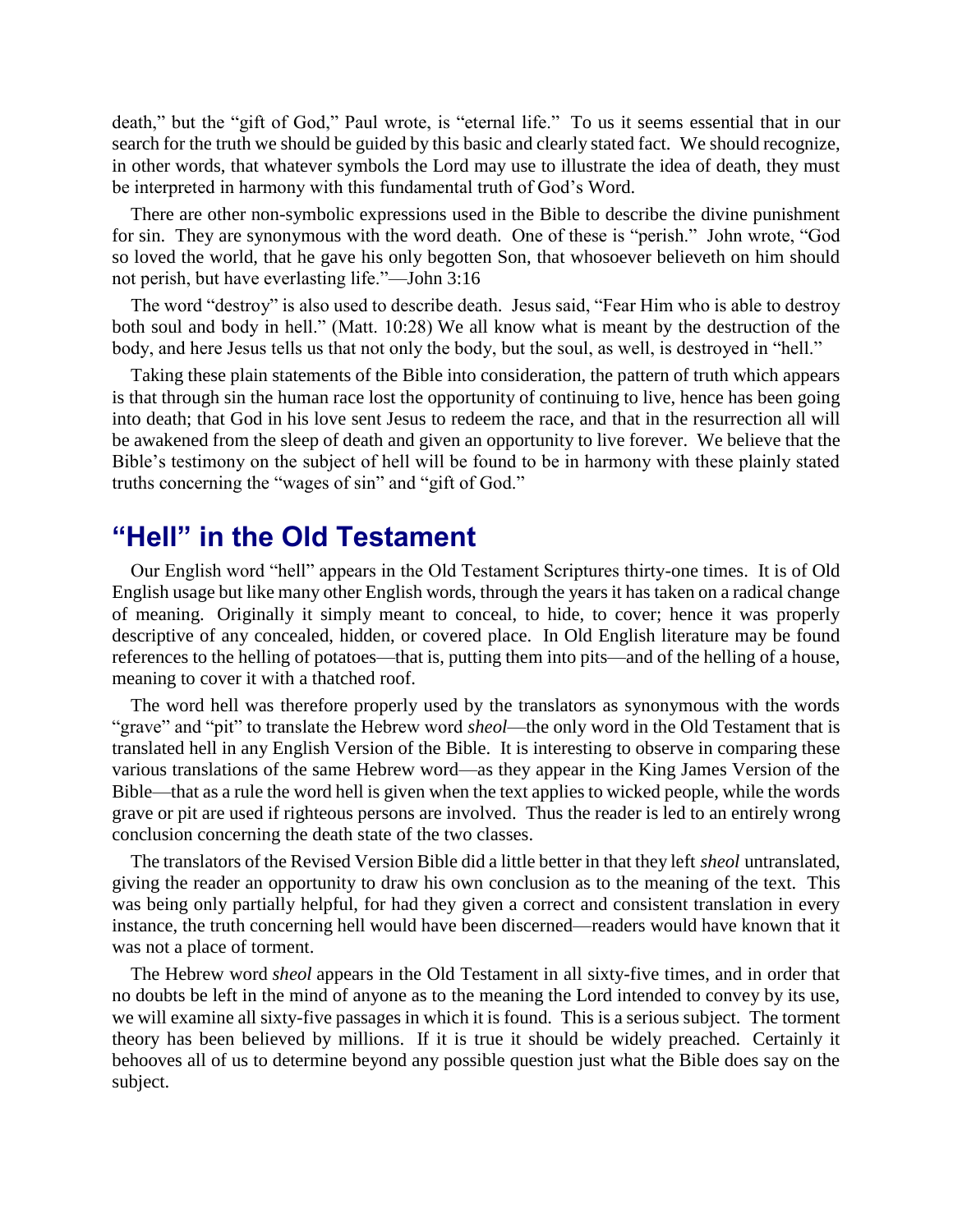The word *sheol* was first used in the Old Testament by the good patriarch, Jacob. Through the treachery of his sons who, because of their jealousy, sold their young brother, Joseph, into slavery in Egypt and induced their father to believe that he had been slain by wild beasts, he became broken-hearted, and in his anguish said, "I will go down into the grave [*sheol*] unto my son mourning." (Gen. 37:35) No student of the Bible has ever supposed that Jacob expected to go to a place of torment when he died, yet from his own words he did expect to go to *sheol*.

Later Jacob expressed a similar thought in connection with the possible loss of his son Benjamin, explaining that if he were taken to Egypt and did not return, it would bring down his "gray hairs with sorrow to the grave [*sheol*]." (Gen. 43:38) The fear that he would lose Benjamin, and thus be caused to mourn the rest of his life, is repeated twice by Jacob's son Judah in Genesis 44:29 and 31. In both these instances the translators have also given us the word "grave." Apparently they did not like to send Jacob to hell, for in view of the meaning which has been given to the word hell, it would have raised too many questions in the minds of Bible students.

The next time the word *sheol* appears in the Old Testament, the translators felt justified in translating it hell for it is used in association with the wrath of God. Here the Lord speaks through Moses, and says, "For a fire is kindled in mine anger, and shall burn unto the lowest hell [*sheol*]." (Deut. 32:22) This is a highly symbolic phrase, descriptive of the punishment that was to come upon the nation of Israel, denoting the utter ruin of the nation, when, as Paul expresses it in the New Testament, "wrath to the uttermost" would come upon the nation. Leeser, a noted translator of the Old Testament, translates the expression the "lowest deep," and the British revisors made it read "lowest pit."

The prophetess, Hannah, next uses the word *sheol*, and in a very revealing statement of fact. Extolling the works of God, she said, "The Lord killeth, and maketh alive: he bringeth down to the grave [*sheol*], and bringeth up." (I Sam. 2:6) One point in this statement precluded the possibility of using the word hell, with its distorted meaning, to translate *sheol*; namely, that the Lord will bring up from *sheol* those who go there. This would completely upset the theology concerning hell which insists that it is a place from which there can be no return, and where the victims suffer forever.

But how beautiful is the thought when understood in the light of God's great plan of salvation! "The Lord killeth," the text states. This began in the Garden of Eden when our first parents were sentenced to death because of their sin—"The wages of sin is death." (Rom. 6:23) But Jesus died to redeem the human race from death, and because of this, the people are to be restored, that is, brought back from *sheol*. Moses, in his prayer, expresses the same thought in slightly different language, saying of the Creator, "Thou turnest man to destruction; and sayest, Return, ye children of men." (Psa. 90:3) Paul confirms this viewpoint and shows that the promised restoration will be through Christ, saying, "As in Adam all die, even so in Christ shall all be made alive."—l Cor. 15:22

In I Kings 2:6,9 the word *sheol* appears twice, and both times is translated "grave." The passage is part of a charge of King David to his son, and successor, Solomon. It concerns the attitude Solomon should take toward a certain one who had dealt unjustly with David, and reads, "Let not his hoar head go down to the grave [*sheol*] in peace. … His hoar head bring thou down to the grave [*sheol*] with blood." By no stretch of the imagination is it possible to read the idea of torment into this passage. Sheol is here used, as always, to denote the death condition.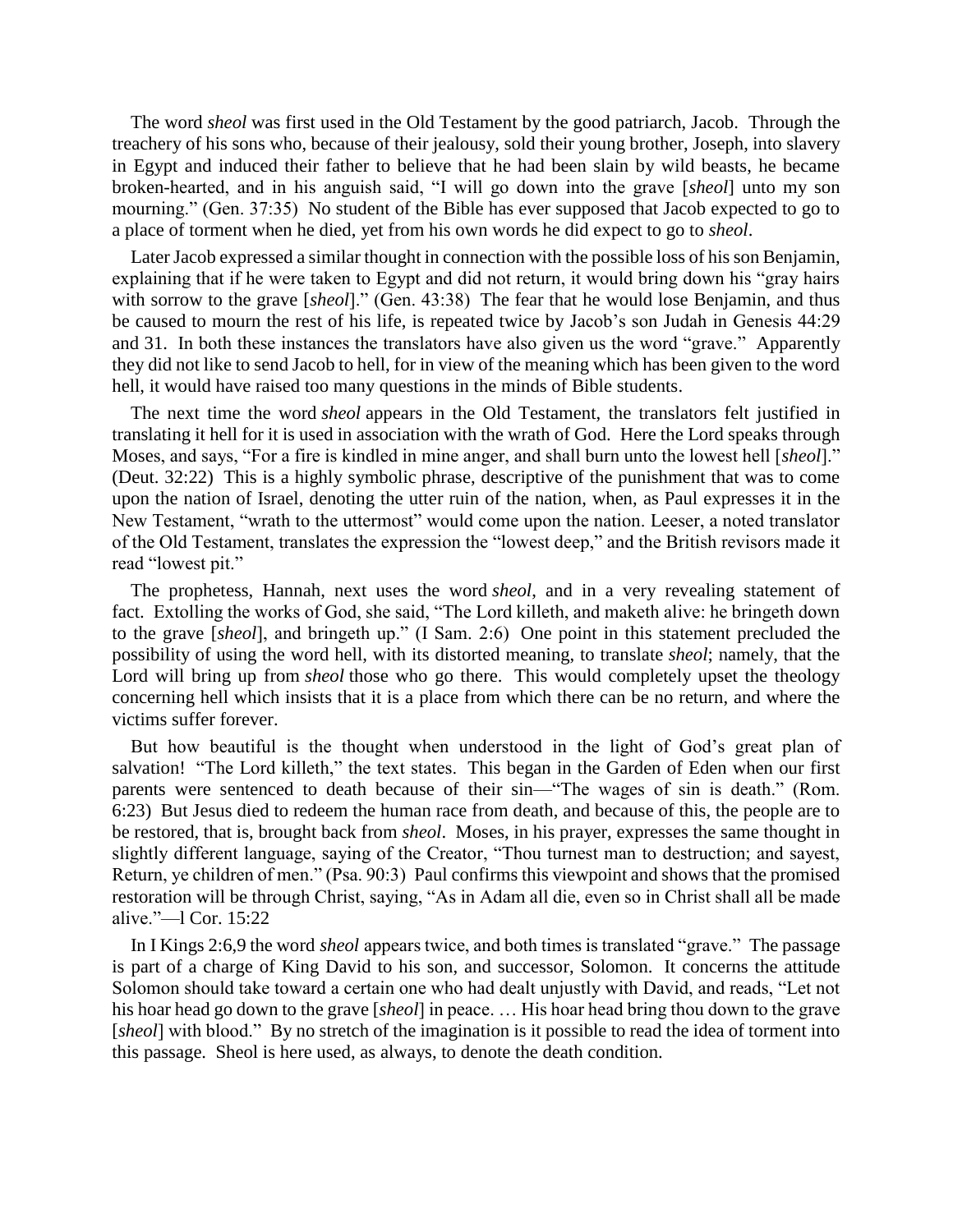#### **"Sheol" in the Book of Job**

In the Book of Job the word *sheol* appears eight times. Twice it is translated "hell," five times "grave," and once, "pit." In view of such inconsistency, is it any wonder that the truth concerning hell has been kept from the public?

Job 7:9 reads, "As the cloud is consumed and vanisheth away; so he that goeth down to the grave [*sheol*] shall come up no more." Here the translators must have been tempted to use the word hell, for, on the surface at least, it would tend to support the theory that those who go to hell never return. They were obliged to use the word grave, however, because Job was speaking of himself, and they feared to give the impression that one of whom it was written that he was "perfect and upright," who "feared God, and eschewed evil," had gone to a place of eternal torture.—Job 1:1

Nor can this text be used to prove that there will be no resurrection of the dead. In the passage Job is merely comparing his restless nights of suffering, followed as they were by equally unhappy days of distress, with the time when he would be resting in *sheol*, a rest that would be unbroken by the pains of a diseased and dying body.

Job 11:8 reads, "It is as high as heaven; what canal thou do? deeper than hell [*sheol*]; what canst thou know?" These are the words of Zophar, one of Job's "comforters." He is referring to the wisdom of God and using the best illustrations he could think of to convey the thought of its being unlimited. Both the heavens and *sheol* are used pictorially in this passage, and certainly no suggestion is given that *sheol* is a place of torment.

The next use of the word *sheol* in this book is a most interesting one. Job's suffering became unbearable, and while he did not deny God, he did pray to the Lord to let him die; and his use of language in the prayer is most revealing. We quote: "O that thou wouldest hide me in the grave [*sheol*], that thou wouldest keep me in secret, until thy wrath be past, that thou wouldest appoint me a set time, and remember me!"—Job 14:13

According to the view originating in the Dark Ages, *sheol*, the Bible hell, was supposed to be a place where God visits his wrath upon sinners; but here we have Job, a righteous servant of God, praying to go to hell to escape God's wrath. How different is the Word of God from the teachings of the creeds! The wrath of God from which Job asked to escape by going to *sheol* is the manifestation of his disfavor toward the human race because of sin. It began in Eden in the pronouncement of the death sentence upon our first parents, and all the pain and sorrow in the world since have been incident thereto.

But Job, through the inspiration of the Holy Spirit, looked forward to a time when God's wrath would be past, when, according to the Book of Revelation, there would be no ,more "curse." (Rev. 22:3) With this hope in mind, he simply asked God to allow him to fall asleep in death—to go into *sheol*—until it was the due time for divine love to be manifested in the restoration of the dying race. Then, as Job expressed it, he would hear the Lord call him forth from death.—Job 14:15

"If I wait," declares Job in a later statement of his outlook as a sick and dying man, "the grave [*sheol*] is mine house: I have made my bed in the darkness." (Job 17:13) There is certainly no support for the torment theory in this text.

In the last verse of chapter seventeen, Job declares, "They shall go down to the bars of the pit, when our rest together is in the dust." The "they" referred to here, and with which Job declares he would rest together in the dust, are "corruption" and the "worm." These, he says, were his father and his mother. In the use of this language, Job is simply emphasizing that with the coming of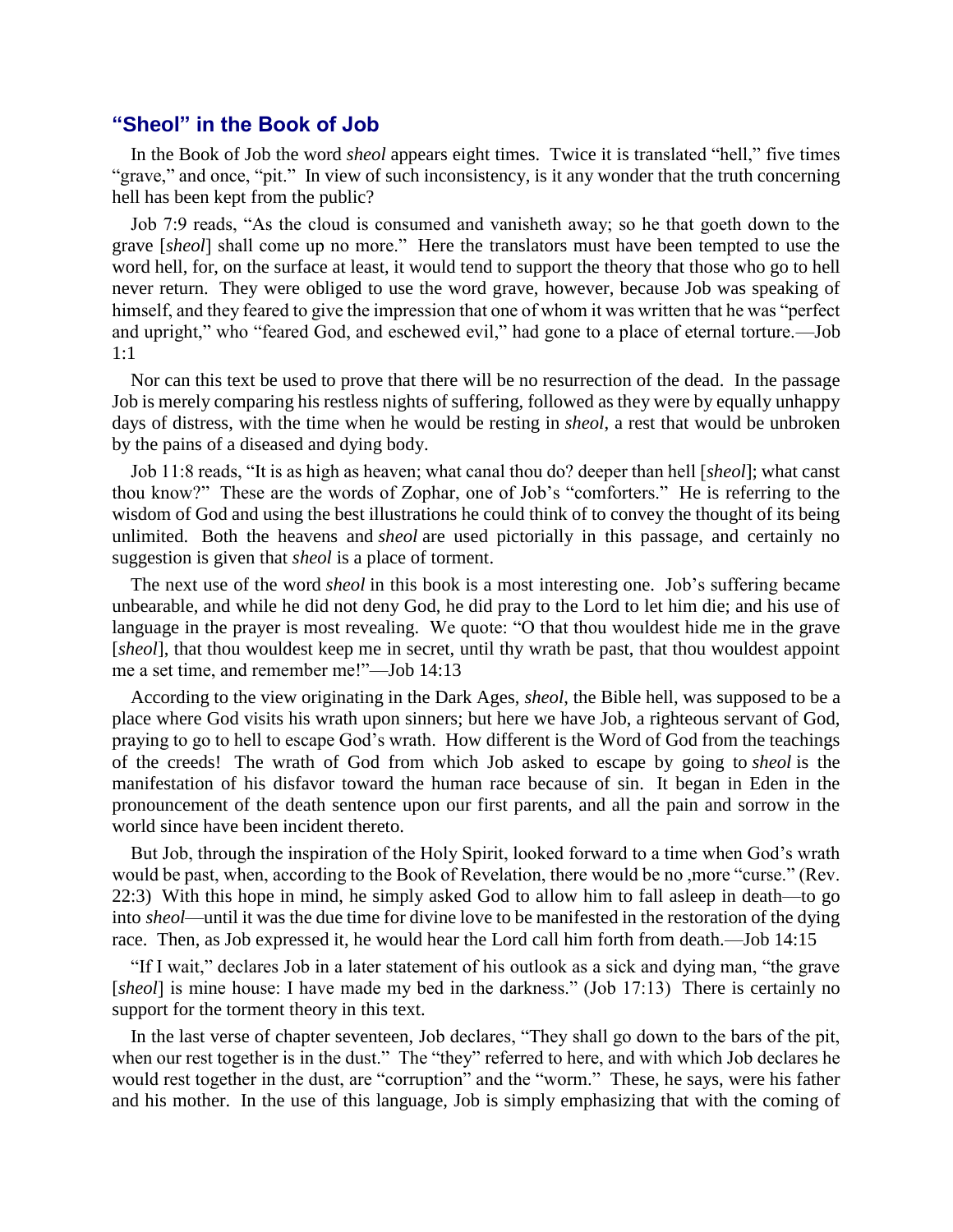death, the disease that was preying upon him would also cease. There is no thought here of eternal torture in a hell of fire and brimstone.

Speaking of the experience of many of the wicked, Job says, "They spend their days in wealth, and in a moment go down to the grave [*sheol*]." (Job 12:13) In the preceding verses, Job is telling of the boast of the wicked—and what is, as a matter of fact, often their experience—that they fare well and enjoy the good things in life. In the verse quoted, he points out that often the wicked continue to enjoy the supposedly good things of life right to the end, and then suddenly, without suffering, fall asleep in death go down to *sheol*.

This viewpoint, of course, is true only during the reign of sin—during this time when God is permitting evil for a wise purpose, the time referred to by the Prophet Malachi when we "call the proud happy," and when those who "work wickedness are set up," and they that "tempt God are even delivered." (Mal. 3:15) It will be different when the kingdom of Christ is in full control of the affairs of men, for then the righteous will flourish. (Psa. 72:7) But the main point is that this use of the word *sheol* by Job does not in any way indicate that it is a place of torture.

"Drought and heat consume the snow waters: so doth the grave [*sheol*] those which have sinned." (Job 24:19) What happens to water under the heat of the sun is certainly not a very good illustration of eternal torture, but it does, even as Job here indicates, serve well to illustrate the outworking of the penalty of death upon sinners.

The translators have given us the word hell in translating Job's last use of the term *sheol*. We quote: "Hell [*sheol*] is naked before him, and destruction hath no covering." (Job 26:6) There is no support here for the torment theory; rather, the reverse, for *sheol* is shown to be synonymous with destruction. In this statement, Job is describing, symbolically, the unlimited wisdom and power of the Creator.

#### **"Sheol" in the Book of Psalms**

The Hebrew word *sheol* appears in the Book of Psalms fifteen times. It is translated hell seven times, and grave eight times. There is no valid reason at all why it should not have been translated the same in every instance. Had this been done, much would have been accomplished in freeing the minds of the public from the Dark Age blasphemy against the glorious name of our loving God. These uses of the word *sheol* in the Book of Psalms are as follows:

"For in death there is no remembrance of thee: in the grave [*sheol*] who shall give thee thanks?" (Psalm 6:5) What a clear and positive statement we here have to prove that those in *sheol* are unconscious! The reference is to the righteous who, being always glad to praise God while they are alive, would be glad to give thanks to him after they die were it possible to do so; but it is not, for they remain asleep in death until the resurrection.

"The wicked shall be [re] turned into hell [*sheol*], and all the nations that forget God." (Psalm 9:17) The word "turned" is here a translation of the Hebrew word *shuwb*, which is properly translated returned. The message of this psalm applies to the period of Christ's reign, during which the Lord will "judge the world in righteousness." (Verse 8) It will be then that the Lord will be a "refuge for the oppressed." (Verse 9) "The Lord will then be known by the judgment which he executeth."—Verse 16

Revelation 20:7-9 informs us that the people of the nations who fail to obey the laws of Christ's kingdom are to be destroyed by the direct judgments of God; and it is evidently to this that Psalm 9:17 refers. Hence we can see the appropriateness of the use of the Hebrew word *shuwb*, meaning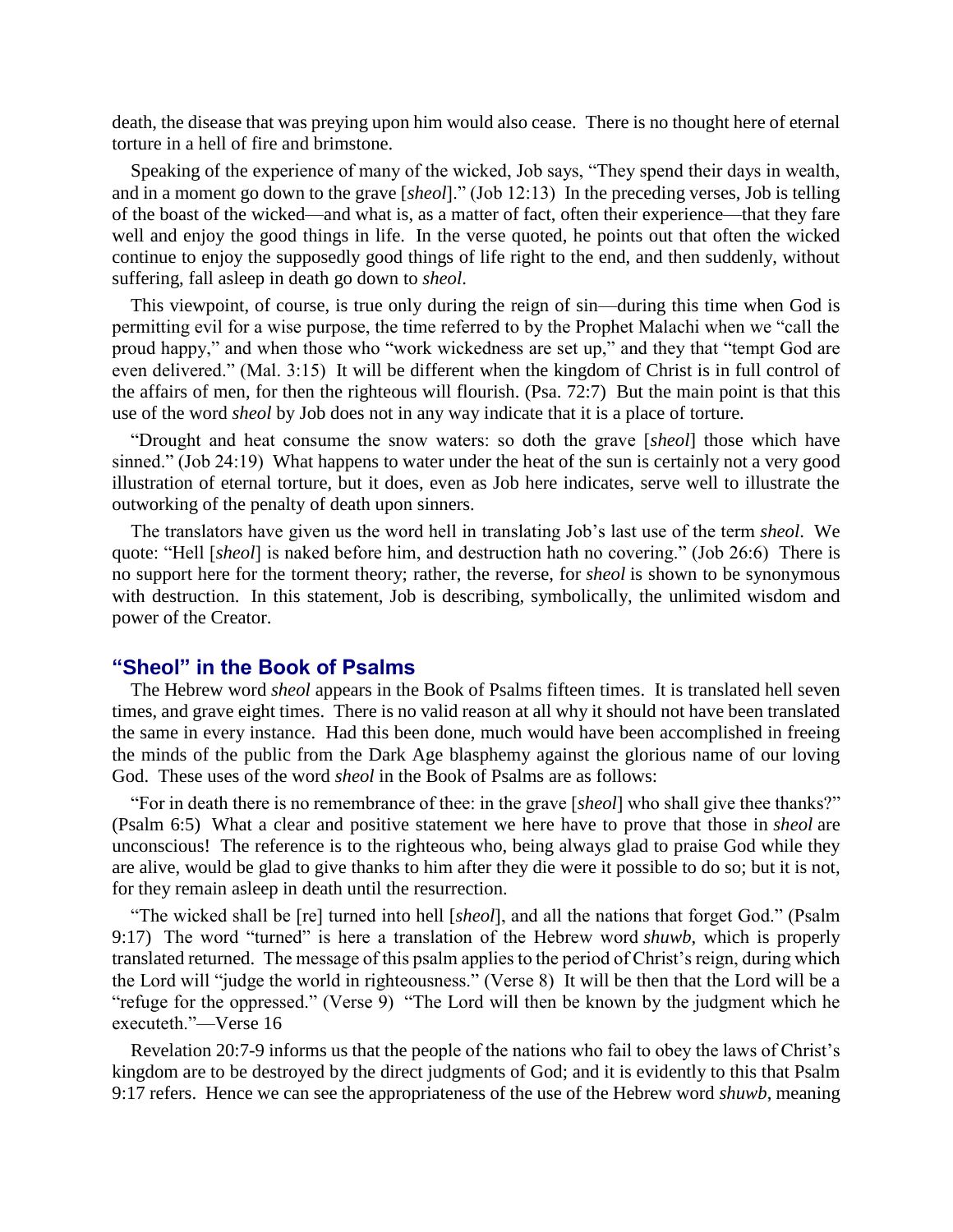returned. These wicked nations, having been awakened from the sleep of death and given a full opportunity to obey the laws of the kingdom and live, will be "returned" into *sheol*, the Bible hell—not a place of torment, but the condition of death, oblivion, for ultimately "all the wicked will God destroy."—Psalm 145:20

"Thou wilt not leave my soul in hell [*sheol*]; neither wilt thou suffer thine Holy One to see corruption." (Psalm 16:10) The Apostle Peter quoted this text during the course of his Pentecostal Sermon and explained that it applies to Jesus—that it was Jesus' soul that was not left in *sheol*. (Acts 2:27-32) Thus we have an irrefutable proof that *sheol* is not a place of hell-fire and torment, for surely no one could think of Jesus going to such a place when he died.

The translators must have known that the "Holy One" of this text was Jesus, yet they used the word hell to describe his condition in death, despite the fact that in most other instances where the righteous were concerned they have translated *sheol* by the word grave or pit. The reason for this is obvious, for they were caught in a dilemma by the fact that it is Jesus' soul that is said to be in *sheol*. Had they used the word grave, they would have been admitting that Jesus' soul was in the grave, in oblivion; so, knowing that in the minds of the average reader hell was at least a place of life, they used it, hoping perhaps no one would inquire too diligently as to why Jesus was in hell, or just what his experience there might have been.

To admit, through a translation, that Jesus' soul was in the grave, the state of death, would have disproved another of the Dark Age dogmas; namely, the erroneous theory of the immortality of the soul. Actually, Jesus' soul did go into death, into *sheol*. The Prophet Isaiah writes concerning him that "he hath poured out his soul unto death"; his soul was made "an offering for sin." (Isa. 53:12,10) It was essential that Jesus thus give his life, his soul, in order for the human race to be redeemed from death. It was because Jesus took the sinner's place in *sheol*, in death, that an will be awakened from death and given an opportunity to live forever—"As in Adam all die, even so in Christ shall all be made alive."—I Cor. 15:22

"The sorrows of hell [*sheol*] compassed me about: the snares of death prevented me." (Psalm 18:5) Here, although the text applies to David, a servant of God, the translators tried hard to make it appear that there are sorrows in *sheol*. However, the Hebrew word which they have translated "sorrows" simply means a twisted rope, or a noose. The marginal reference makes it "cords." Leeser renders the expression; "The bonds of death [*sheol*] encompassed me." It is a highly figurative expression of deep anguish and fear of death. By no stretch of the imagination can it be made to mean that there is torment in *sheol*.

"O Lord, thou hast brought up my soul from the grave [*sheol*]; thou has kept me alive." (Psalm 30:3) This is a prayer of thanksgiving for recovery from a severe illness which threatened death. Sheol is here employed by the psalmist as a synonym for death.

"Let the wicked be ashamed, and let them be silent in the grave [*sheol*]. Let the lying lips be put to silence." (Psalm 31:17,18) Here is an instance where the translators have given us the word grave to translate *sheol* when the reference is to the wicked. Doubtless, as in so many other places, they would like to have used the word hell instead of grave, but to do so would have revealed that the wicked are silent in the Bible hell, and this would have been quite contrary to creedal theology, which pictures them as almost constantly shrieking with pain and cursing God.

"Like sheep they are laid in the grave [*sheol*]; death shall feed on them; and the upright shall have dominion over them in the morning; and their strength [margin] shall consume, the grave [*sheol*] being an habitation to every one of them [margin]. But God will redeem my soul from the power of the grave [*sheol*]." (Psalm 49:14,15) In view of the erroneous meaning attached to the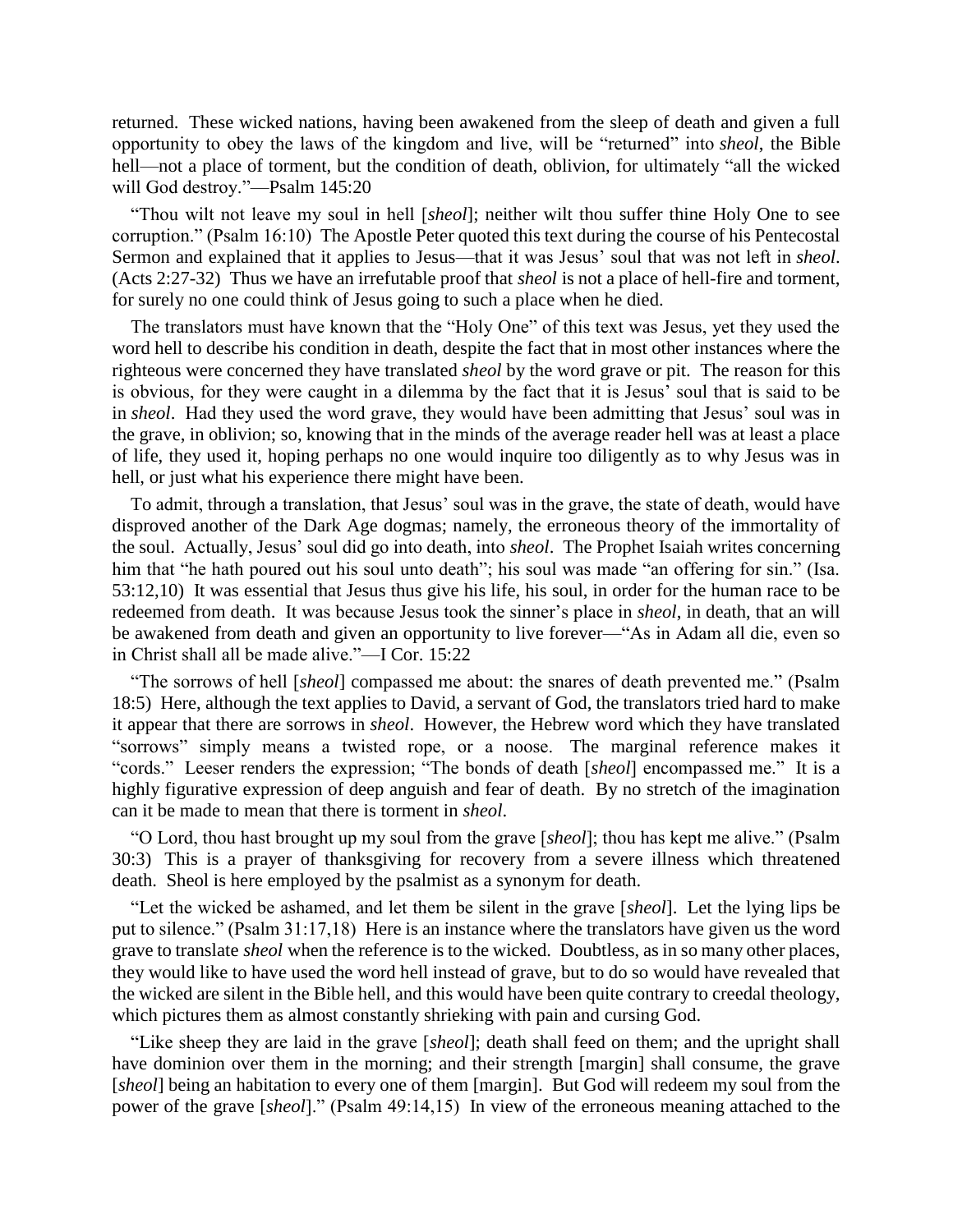word hell, the translators found it impossible to employ it in this text as a translation of *sheol* because it states that human beings are laid therein "like sheep." They realized that even an unenlightened public would know that sheep do not go to a place of torment when they die.

In passing it is well to note a fact, borne out by this text, that *sheol* is not literally a burial place in the ground, for sheep are not ordinarily thus buried. The Hebrew word *geber* is the one denoting literally the grave, while *sheol* is a condition, the condition of death, oblivion. Sheep do go into this condition when they die, and remain there, but human beings are to be restored to life in the resurrection.

The text under consideration also implies strongly, what is elsewhere in the Scriptures definitely promised; namely, resurrection for all mankind, for David says that the "upright shall have dominion over them in the morning"—that is, the morning of the millennial age. In Romans 14:9 the Apostle Paul explains that because Jesus died for the people, and was raised from the dead, he now is the Lord, or Ruler, over both the dead and the living. The church will share this dominion with him, and in the exercise of their power and authority during the Millennium, will restore all the willing and obedient to life everlasting. They will have dominion over them to bless, not to torment.

"Let death seize upon them, and let them go down quick into hell [*sheol*]: for wickedness is in their dwellings." (Psalm 55:15) Some, in the reading this text, and supposing that the "hell" mentioned was a place of torment, have wondered how David, a man after God's own heart, could be so cruel as to pray for his enemies to go to such a place. But when we realize that *sheol*—the word here translated hell—is simply oblivion, the absence of life, then all is clear, for David's prayer is thus seen to be in harmony with the law of God which states that the "wages of sin is death."—Rom. 6:23

"Great is thy mercy toward me: and thou hast delivered my soul from the lowest hell [*sheol*]." (Psalm 86:13) Here the translators were confronted with the choice of putting the psalmist's soul in the grave—had he not been delivered from death—or let the reader wonder why the soul of a servant of God should go to "hell" in the event of death. They chose the latter, for otherwise they would have proved by their translation that human souls are not immortal. The text actually does prove this fact, for *sheol* is the state of death, oblivion. The expression "lowest hell" (*sheol*) is poetic in nature, signifying an eternity of death except for the mercy and grace of God.

"My soul is full of troubles: and my life draweth nigh unto the grave [*sheol*]." (Psalm 88:3) Here the Psalmist clearly indicates that he expected to go into the Bible hell when he died, but the import of his statement is kept from the reader by the use of the word grave as a translation of *sheol*.

"What man is he that liveth, and shall not see death? shall he deliver his soul from the hand [power] of the grave [*sheol*]?" (Psalm 89:48) Here it is as clear as language can state it that *sheol* is the state of death. And the translators had no alternative but to use the word grave even though the text emphasizes a known fact, that no member of the fallen race can keep from dying, that all souls go down into death. They could not use the word hell in this instance, for the claim is that by living righteous lives people can indeed keep their souls from going to "hell." How plain it is from this text that *sheol*, the Bible hell, is not a place of torment!

"The sorrows of death compassed me, and the pains of hell [*sheol*] gat hold upon me: I found trouble and sorrow." (Psalm 116:3) Sheol in this text, as elsewhere, simply signifies the condition of death, and the psalmist is speaking of the suffering and pain associated with the dying process as the "pains of *sheol*," that is, the pains which lead to death. It is a poetic expression, the meaning of which is clearly discernible.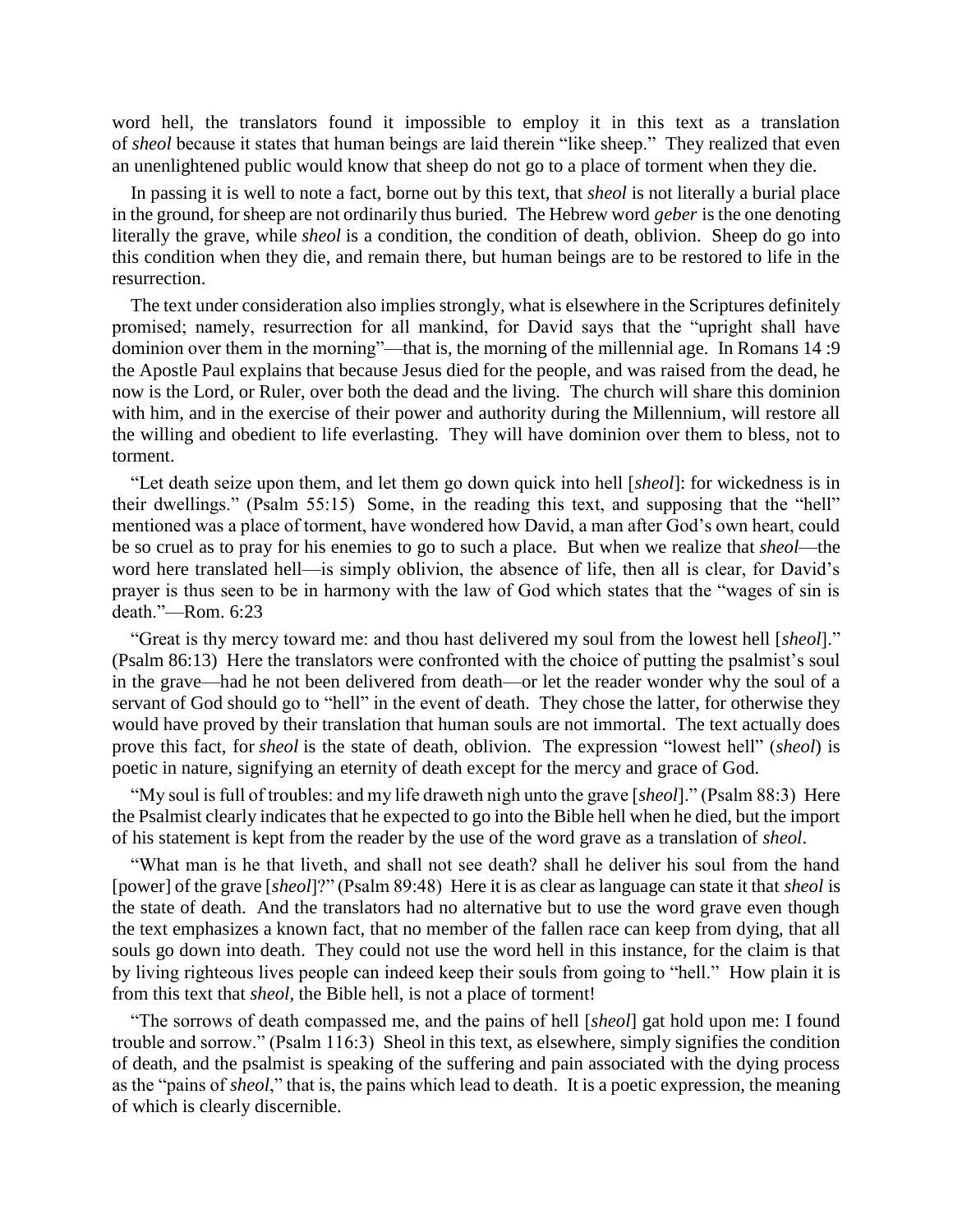"Whither shall I go from Thy spirit [power]? or whither shall I flee from Thy presence? If I ascend up into heaven, Thou art there: if I make my bed in hell [*sheol*] behold, Thou art there." (Psalm 139:7,8) According to the teachings of the Dark Ages respecting hell, this text would indicate that God is a resident of that awful torture chamber. But how reasonable is the text when we view it in the light of the real meaning of *sheol*, the Bible hell. The psalmist is merely reminding us that there is no place, or no situation in the whole universe, that is beyond the reach of divine power, that even those who have gone down into death, into *sheol*, oblivion, are not beyond his reach. This coincides perfectly with the many promises of the Scriptures which assure us that divine power will be used to restore the dead to life.

"Our bones are scattered at the grave's [*sheol*] mouth, as when one cutteth and cleaveth wood upon the earth." (Psalm 141:7) Here again, *sheol* denoting the death condition, is used in a poetic sense; and while the full meaning of the text is somewhat obscure, it certainly has nothing in it to indicate that *sheol* is a place of torment.

Thus we find that throughout the Book of Psalms the use of the word *sheol* consistently denotes the death state, or condition, and never a place of torment.

#### **"Sheol" in the Book of Solomon**

Now let us go on to examine the use of the word in the Books of Proverbs, Ecclesiastes, and the Song of Solomon. Solomon was noted for his great wisdom; and, besides, he wrote under the inspiration of the Holy Spirit. How did he use the word *sheol*?

"Let us swallow them up alive as the grave [*sheol*]." (Prov. 1:12) These are suggested as the enticing words of criminals addressed to one whom they desire to join them in their murderous assault upon victims they wish to rob. It is a description of the sudden death usually inflicted under such circumstances. No thought of torment can be read into the passage.

"Her feet go down to death; her steps take hold on hell [*sheol*]." (Prov. 5:5) This text describes the ways of an evil woman, and to what they lead. Because an evil person is so manifestly involved, the translators have given us the word hell; whereas in the text considered foregoing (Prov. 1:12), because it is the victims of evil persons that go to *sheol* and not the evil persons themselves, grave is given as the translation. No wonder the public has been misled into believing that the wicked go to a different place when they die than do the righteous.

"Her house is the way to hell [*sheol*], going down to the chambers of death." (Prov. 7:27) In view of the distorted meaning which became attached to the word hell, it would seem very logical to believe that the house of an evil woman is the way to hell, and the average reader might not notice the explanatory phrase telling us what *sheol*, or hell, really is; namely, that it is the "chambers of death."

"Her guests are in the depths of hell [*sheol*]." (Prov. 9:18) Here the translators, in their zeal to associate a harlot and her friends with a place of torment, have overstepped themselves in the use of the word hell to translate *sheol*, for they put the harlot's guests in hell before they die. But there is no inconsistency in the text when we realize that *sheol* means the state of death, for the Scriptures represent all sinners as being dead in trespasses and sins.

"Hell [*sheol*] and destruction are before the Lord: how much more then the hearts of the children of men?" (Prov. 15:11) There is no thought of torment in this use of the word *sheol*, even though the translators have given us the word hell, for it is here associated with destruction. Sheol and destruction are in reality synonymous.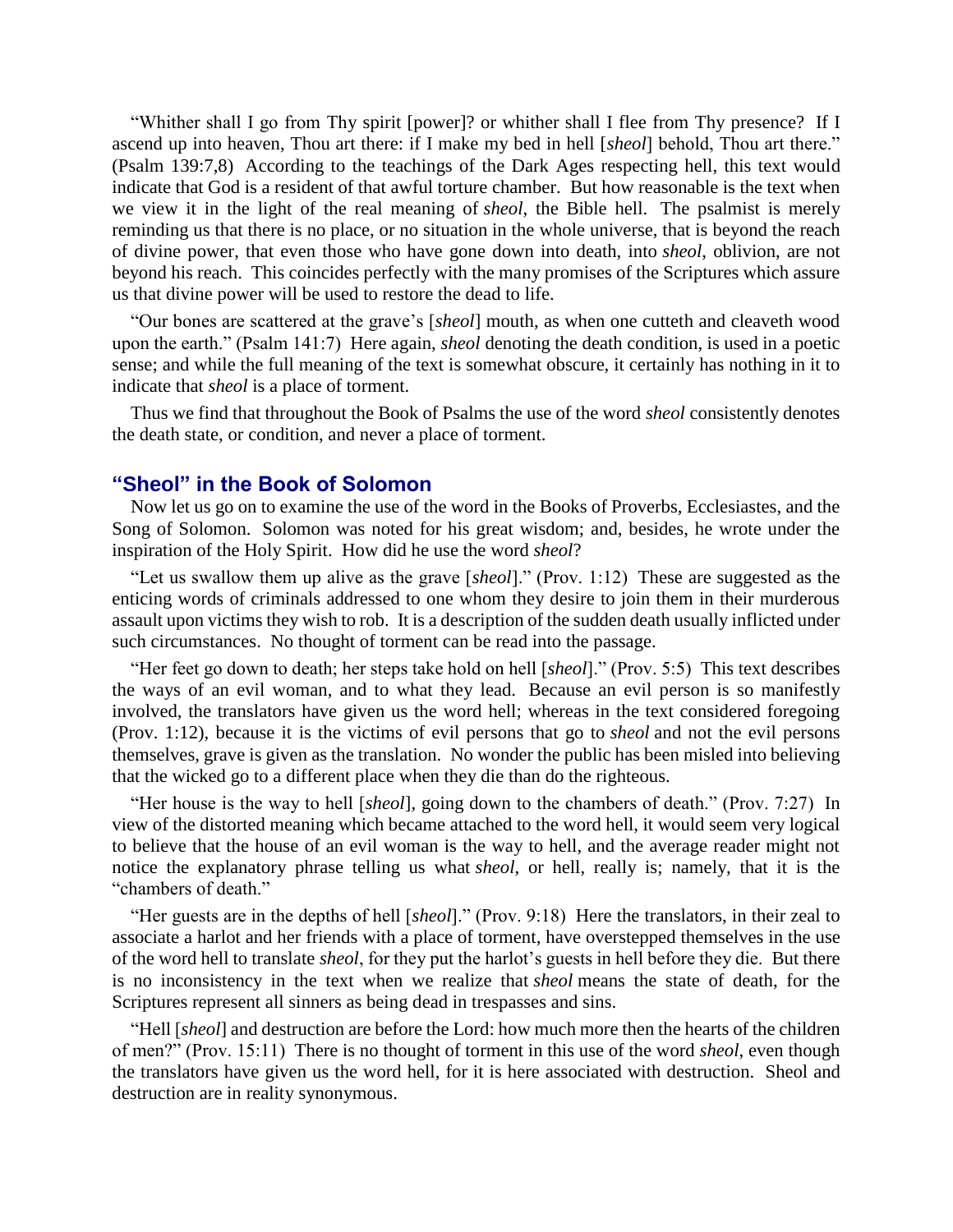"The way of life is above to the wise, that he may depart from hell [*sheol*] beneath." (Prov. 15:24) The translators very nearly made this text support the idea that the righteous go up to heaven when they die, and sinners go down to hell. But, of course, their effort fall short of doing this once we realize that it is the word *sheol* which they have translated hell. The revised Version translates the passage thus: "To the wise the way of life goeth upward that he may depart from *sheol* [margin, the grave] beneath."

The thought of the text is that the path of life for the wise is an upward one toward righteousness; and for such there is a promise of deliverance from the power of *sheol*, a deliverance through the power of the resurrection. This hope of deliverance for those who walk uprightly goes beyond the mere awakening from the sleep of death which will come to all. For the righteous of ancient times it will mean a "better resurrection," and for the followers of the Master now, the "first resurrection." Over such "the second death" will have "no power." The "unjust" who are awakened from sleep of death will have to walk up the "highway" to holiness and thus prove worthy of everlasting deliverance from *sheol*, death.—Heb. 11:35,39,40; Rev. 20:6; Acts 24:15; Isa. 35:8-10

"Thou shalt beat him with the rod, and shalt deliver his soul from hell [*sheol*]." (Prov. 23:14) Keeping in mind the true significance of the word *sheol*, that it signifies the death condition, the meaning of this text is clear. It teaches that by properly training a child to obey the laws of God and to respect the rights of those with whom he is associated, his life, his soul, will be prolonged, or kept from going into premature death, here described by the word *sheol*.

"Hell [*sheol*] and destruction are never full; so the eyes of man are never satisfied." (Prov. 27:20) Here, again, *sheol* is associated with destruction. Instead of this text emphasizing that "hell" is so large that there is no end to its capacity, thus implying a threat to sinners, it simply denotes that there is no limit to the capacity of death, as it is a condition, not a place.

"There are three things that are never satisfied, yea, four things say not, It is enough: The grave [*sheol*]; and the barren womb; the earth that is not filled with water; and the fire that saith not, It is enough." (Prov. 30:15,16) The meaning of this text with relation to *sheol* is the same as that of the preceding one; namely, that death, as a condition, can never be filled: It does not, even in the remotest sense, lend color to the idea of torment after death.

"Whatsoever thy hand findeth to do, do it with thy might; for there is no work, nor device, nor knowledge, nor wisdom, in the grave [*sheol*], whither thou goest." (Eccles. 9:10) This is a most positive statement respecting *sheol*, the Bible hell, and the language used describes beyond any question of doubt a condition of unconsciousness.

"Jealousy is cruel as the grave [*sheol*]." (Song of Sol. 8:6) Here the death state, oblivion, is represented as the very personification of relentlessness. It swallows up the entire human family, making no exception, either of character or condition.

#### **"Sheol" in Isaiah's Prophecy**

Isaiah was one of the outstanding prophets of the Old Testament, and the word *sheol* appears nine times in the book which bears his name. These are as follows:

"Therefore hell [*sheol*] hath enlarged herself, and opened her mouth without measure." (Isa. 5:14) The prophet here uses the word *sheol* to describe the loss of prestige, the ignominy, the dishonor which had come upon Israel. They had become as though dead, they had passed into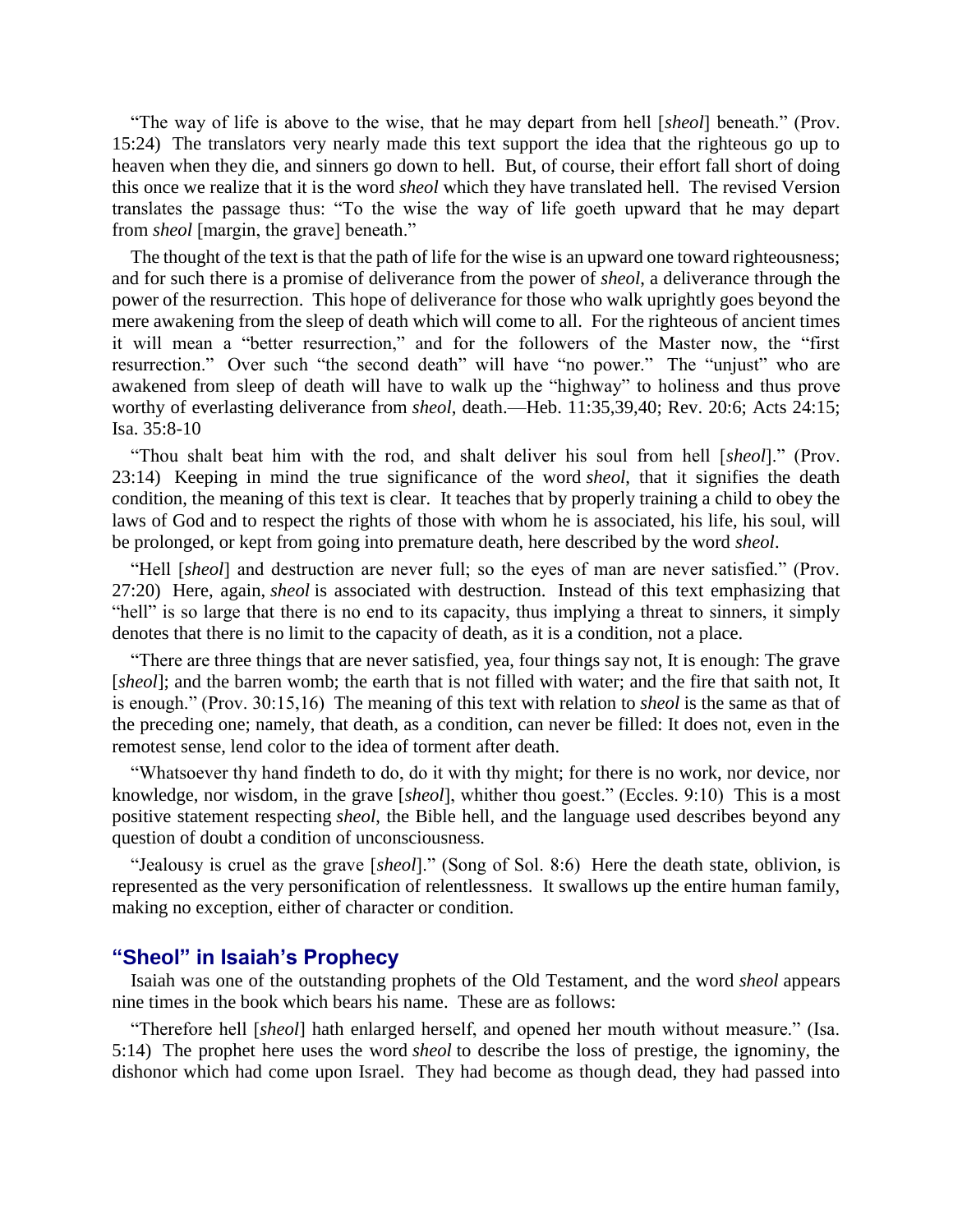oblivion in large numbers. The passage has no reference to a literal grave, and certainly has no reference to a hell of fire.

"Hell [*sheol*] from beneath is moved for thee to meet thee at thy coming." (Isa. 14:9) This is highly symbolic language. The context indicates that it applies to "Babylon," and particularly to "the king of Babylon." (Verse 4) It could hardly be fulfilled through the overthrow of literal Babylon; so the real application is to mystic Babylon of which there is so much said in the Book of Revelation. Symbolic Babylon is, briefly stated, a great counterfeit system of Christianity, the antichrist. This system is to be destroyed; that is, it will go into oblivion; and the great king of Babylon, Satan, will also finally be destroyed.

"Thy pomp is brought down to the grave [*sheol*]." (Isa. 14:11) This is a continuation of the same symbolic picture as seen in the preceding text. It has no reference whatever to a place of torment.

"Yet thou shalt be brought down to hell [*sheol*], to the sides of the pit." (Isa. 14:15) This is a reference to "Lucifer," who, although depicted in this prophecy as the king of Babylon, is quite generally believed to be Satan, the devil. The Scriptures clearly teach that he is to be destroyed.

"Ye have said, We have made a covenant with death, and with hell [*sheol*] are we at agreement." (Isa. 28:15) The reference here is to a class who exercised authority over the professed people of God—"this people which is in Jerusalem." (Verse 14) The language is, of course, symbolic, but apparently it has reference to dogmas concerning death and hell (*sheol*) which have been laid down by religious rulers. In this same verse and the 17th verse, these "agreements" are referred to as a "refuge of lies."

Putting the thoughts together, it would seem that the text is calling our attention to the misrepresentations of death and *sheol* which have been foisted upon the people by those who have agreed that death is not really death, that actually "there is no death"; and that *sheol*—the Bible hell—instead of being a condition of sleep in death, is a place of eternal torture.

"Your covenant with death shall be disannulled, and your agreement with hell [*sheol*] shall not stand." (Isa. 28:18) Thank God, the time is coming when the truth about hell will become known to the people and they will realize that the true God of heaven is a God of love and mercy, not a cruel demon who planned to torture untold millions of his creatures in a hell of fire and brimstone!

"I said in the cutting off of my days, I shall go to the gates of the grave [*sheol*]: I am deprived of the residue of my years." (Isa. 38:10) These are the words of the good king of Judah, Hezekiah. By a miracle his life had been unexpectedly prolonged, and in this text he is describing his thoughts during the time of his sickness, when he expected that he would shortly die. The translators were careful not to use the word hell here as a translation of *sheol*, for to do so would have aroused questions in the minds of many readers as to why one so good as Hezekiah should be expecting to go to a place of torment when he died.

"The grave [*sheol*] cannot praise thee, death cannot celebrate thee." (Isa. 38:18) These are also the words of Hezekiah. He continues to speak of his severe illness, and expresses appreciation that he is still alive. He speaks of death as being synonymous with *sheol*, and says that while the living can praise the Lord, death and *sheol* cannot; meaning, obviously, that those who die and are in *sheol* cannot praise the Lord. Had the translators rendered *sheol* by the word hell in this text, many would have been led to wonder what kind of a place hell might be.

"Thou wentest to the king with ointment, and didst debase thyself even unto hell [*sheol*]." (Isa. 57:9) Because the one referred to in this text is said to be debased, the translators used the word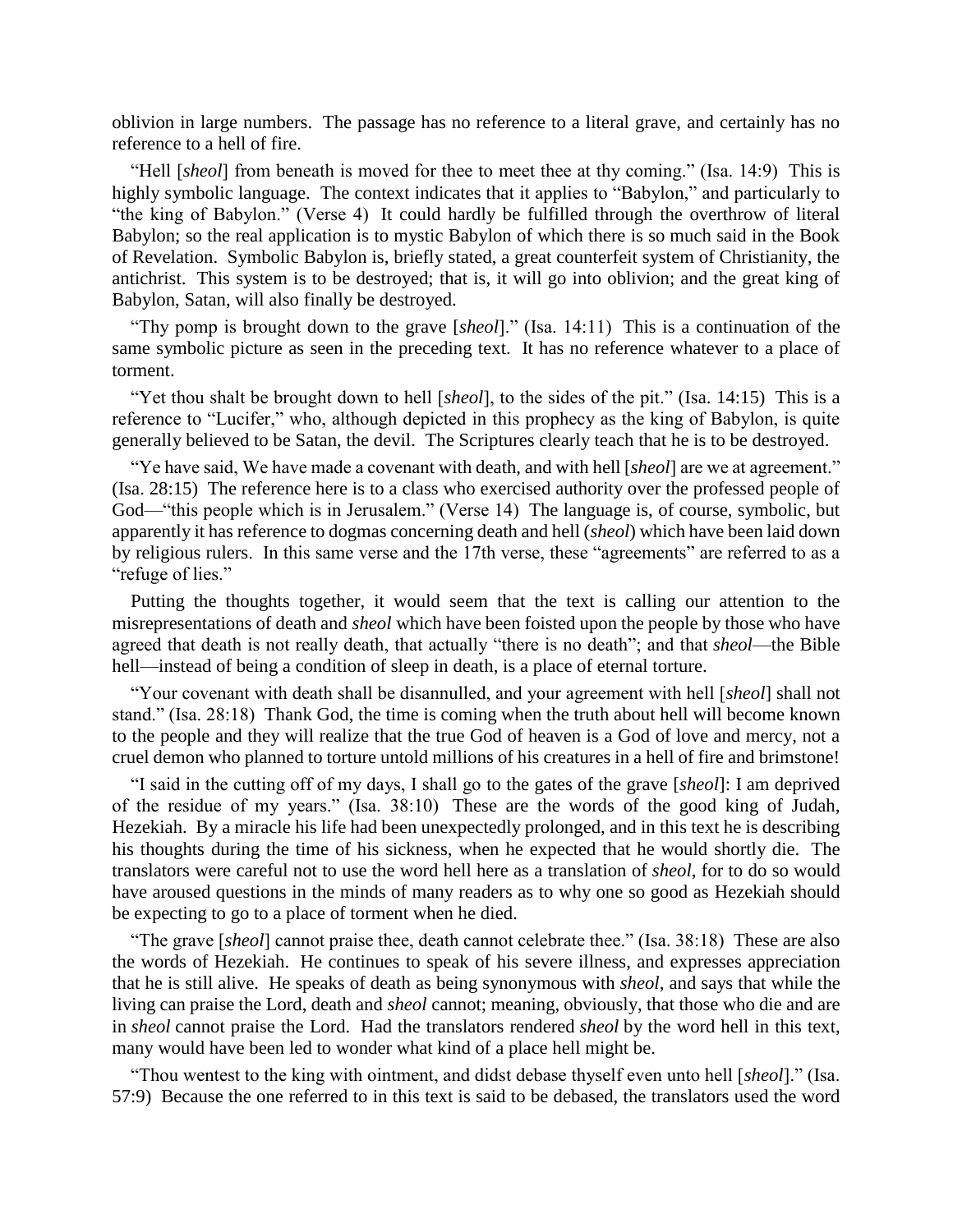hell, but this does not change the meaning of the word *sheol* which the prophet uses. Actually the text does not refer to death in a literal sense at all. It is a reference to the nation of Israel which is here represented as a woman negligent of her husband, the Lord, and seeking alliance with the kings of the earth. Such actions ultimately led to the death of the nation, and to oblivion so far as recognition by the Lord was concerned.

#### **"Sheol" in Other Prophecies**

The Prophet Ezekiel, another of the major prophets of the Old Testament, used the word *sheol* five times; in no instance to describe a place of torment, but always, either literally or symbolically, a condition of oblivion. We note these five uses as follows:

"In the day when he went down to the grave [*sheol*] I caused a mourning. … I made the nations to shake at the sound of his fall, when I cast him down to hell [*sheol*]. … They also went down into hell [*sheol*] with him unto them that be slain with the sword." Ezek. 31:15-17) The context here indicates that this text refers to the overthrow of Pharaoh, king of Egypt, who, in all probability, is used in this instance as a prototype of Great Babylon of Revelation, which also is to go into oblivion. (Verse 2) The word *sheol*is used in the passage three times. Once it is translated grave, and twice by the English word hell. The fact that the translators used the word grave once in the passage to translate *sheol* would indicate that they must have known it does not refer to a place of torment.

"The strong among the mighty shall speak to him out of the midst of hell [*sheol*] with them that help him." (Ezek. 32:21) The reference here is to the death condition of Egypt as a nation; and various nations which perished prior to Egypt's fall are represented as speaking from oblivion concerning Egypt. The thought is much the same as when we say that the lessons of history speak to us. Paul speaks of the righteous blood of Abel crying out. (Heb. 11:4) The passage gives no support at all to the torment theory.

"They shall not lie with the mighty that are fallen of the uncircumcised, which are gone down to hell [*sheol*] with their weapons of war." (Ezek. 32:27) Here the destruction of other nations is referred to, and these likewise are said to go down to *sheol*, the Old Testament hell. The interesting thing about this text is that weapons of war are also said to go down to *sheol*, here translated hell. We know that weapons of war do not go to a place of torment, but we thank God that they can go into oblivion, and that they will go there as a result of the thousand-year reign of Christ. God promised that this shall be so, that he shall make "wars to cease unto the end of the earth."—Psalm 46:9

The Prophet Hosea uses the word *sheol* twice, and both times in the same passage, which reads, "I will ransom them from the power of the grave [*sheol*]; I will redeem them from death: O death, I will be thy plagues; O grave [*sheol*], I will be thy destruction: repentance shall be hid from mine eyes."—Hosea 13:14

There is no mistaking the meaning of this text of Scripture. It uses the only word of the Old Testament which is translated hell, and tells us definitely that it shall be destroyed. First, the Lord tells that he proposed to ransom the people from the power of *sheol*, and that he would destroy *sheol* altogether. This is a prophecy of the redemptive work of Christ, showing that through the merit of his shed blood all mankind were to be redeemed from death.

With this redemption accomplished through the death and resurrection of Jesus, he returns at this second advent to awaken those who sleep in death and to give them an opportunity to live forever. Thus the people are ransomed from the power of *sheol*. While there will undoubtedly be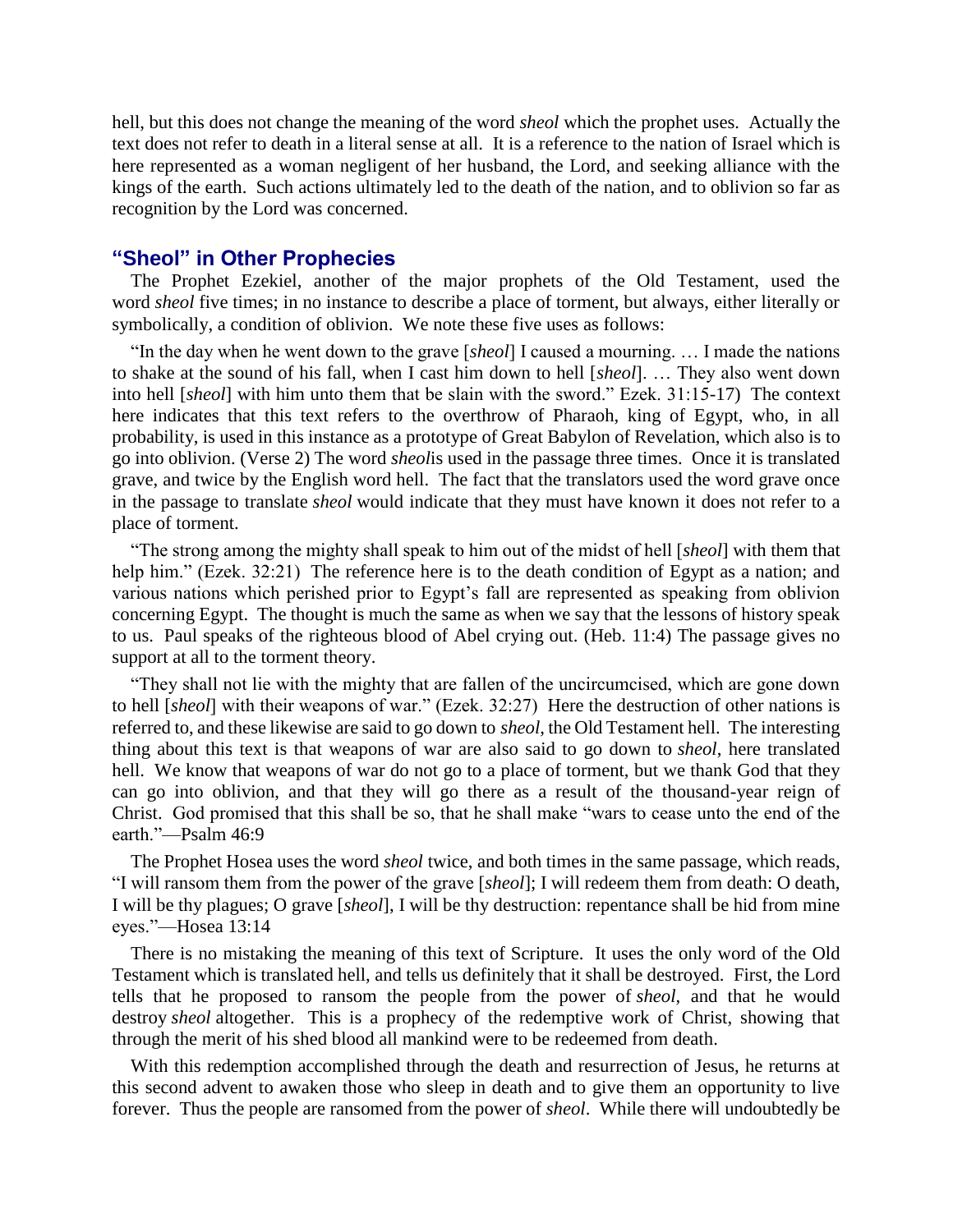some at that time who will refuse to accept the gift of life on the terms of belief in Jesus and obedience to the laws of the kingdom, and as a result go into the second death, yet death and oblivion which resulted from the sin of our first parents will be destroyed. This glorious hope is described by the Revelator in the statement, "There shall be no more death."—Rev. 21:4

"Though they dig into hell [*sheol*], thence shall mine hand [power] take them." (Amos. 9:2) Here the Lord declares his infinite power, his ability to reach down even into the death condition in order to carry out his purposes toward mankind, and particularly the nation of Israel. God had pronounced certain judgments upon Israel, and the nation could not escape. These, however, were not judgments of eternal torture, for later in the same chapter he declares his purpose to restore the nation to his favor.—Amos. 9:11-15

"Out of the belly of hell [*sheol*] cried I, and thou heardest my voice." (Jonah 2:2) Jonah here refers to his experience in the stomach of the great fish, and describes his condition there as that of *sheol*. Had he not been delivered, it certainly would have been oblivion for him. Had the ancients understood *sheol* to be a place of torture in fire and brimstone, certainly Jonah would not have used the word with respect to his experience in the belly of the great fish. There would have been no comparison.

"Yea also, because he transgresseth by wine, he is a proud man, neither keepeth at home, who enlargeth his desire as hell [*sheol*], and is as death, and cannot be satisfied, but gathereth unto him all nations, and heapeth unto him all people." (Hab. 2:5) An ambitious and aggressive nation is here referred to, a nation so determined to extend its rule over other nations that it is never satisfied. This unholy grasping for power is compared to the unlimited capacity of death and *sheol*. The thought of torment is in no way suggested in the passage.

This is the last text in the Old Testament in which the word *sheol* appears; and as *sheol* is the only word therein translated hell, it should be clear to every reader that the people of God during ancient times were not taught the doctrine of torture as a penalty for sin.

# **"Hades" in the New Testament**

"Thou wilt not leave my soul in hell [*hades*], neither wilt thou suffer thine Holy One to see corruption." (Acts 2:27) We start our examination of what the New Testament says concerning hell with this text because it is a quotation from the Old Testament in which the Greek word *hades* is used by the Apostle Peter to translate the Hebrew word *sheol*. We believe that this inspired translation of *sheol* is definite proof that *hades* of the New Testament has the same meaning as *sheol* of the Old Testament; and that meaning, as we have found, is oblivion, the state of death.

This quotation is from Psalm 16:10, and is a reference to the death and resurrection of Jesus. Peter quotes it in his Pentecostal sermon and explains that Jesus' soul, his being, was restored to life—brought back from *sheol*, the Bible hell, at the time of his resurrection. As we have already learned, Jesus went into the Bible hell, the death condition, to redeem those who were in death, and it is this that constitutes our basis of hope in a resurrection of the dead a returning from hell, or the death condition, of all mankind.

Jesus implies this very strongly in Revelation 1:18, where we find him saying, "I am he that liveth, and was dead; and, behold, I am alive for evermore, Amen; and have the keys of hell [*hades*] and of death." These, of course, are not literal keys, but merely symbols of Jesus' authority and power to unlock *hades*and set death's captives free. This right, or authority, is his because of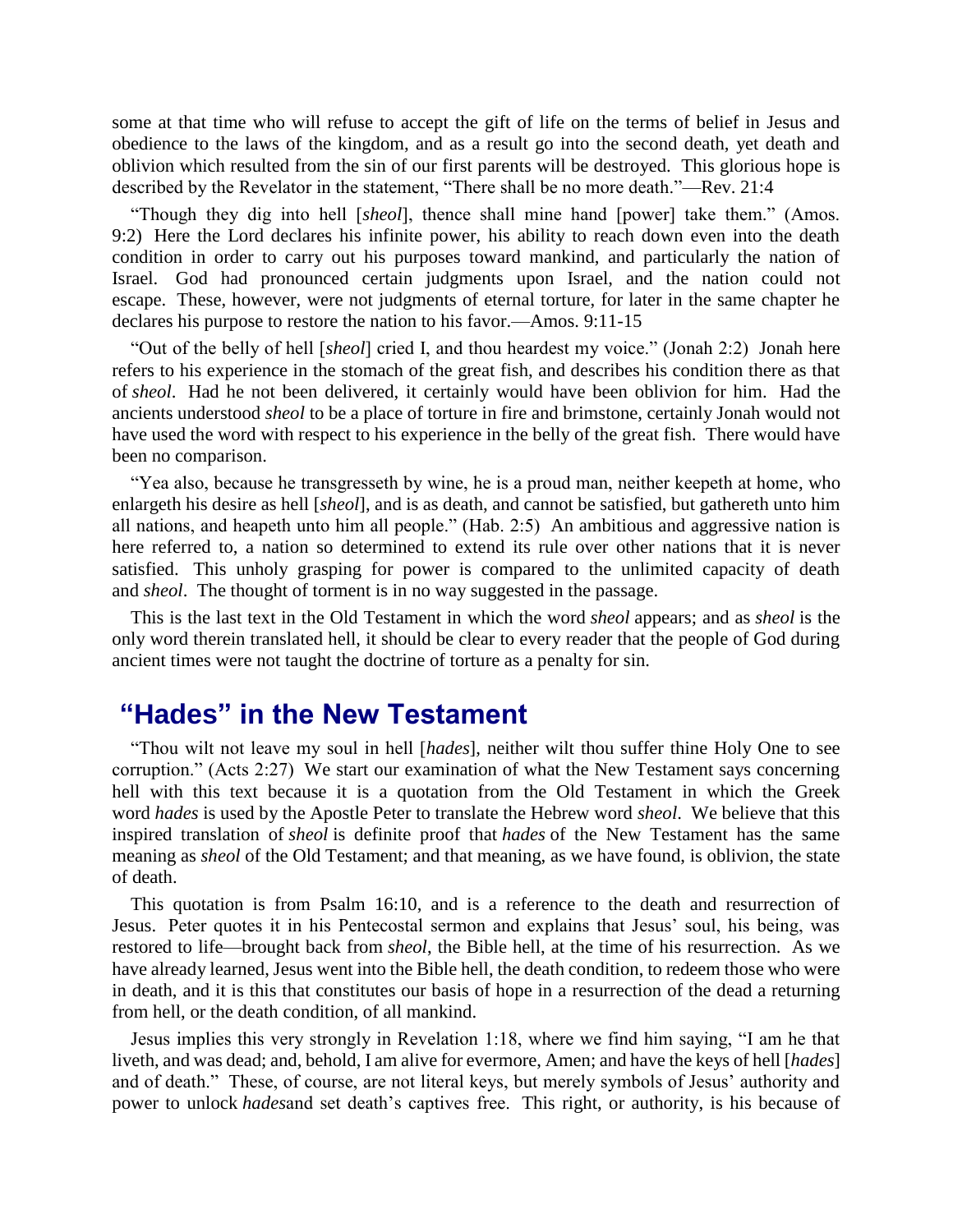having died the Just for the unjust, pouring out his soul unto death as the Redeemer of Adam, and through Adam, of the entire human race.

And in keeping with this symbolism of the keys of hell, Jesus speaks of the gates of hell. To Peter he said, "Thou art Peter, and upon this rock I will build my church; and the gates of hell [*hades*] shall not prevail against it." (Matt. 16:18) This statement is a reply to Peter's confession that Jesus was the "Christ, the Son of the living God." (Matt. 16:16) It is this great truth concerning Christ that the Master referred to as the rock upon which his church would be built, not on Peter himself.

The church of Christ is the body of Christ, and the Apostle Paul tells us that Christ, and all those who are baptized into his body as members of his true church, constitute the promised seed of Abraham through which all the families of the earth are to be blessed. (Gal. 3:27-29) The importance of Jesus' statement, therefore, that the gates of *hades* would not prevail against the church, is seen in its assurance that nothing will prevent the outworking of God's purpose through the seed of Abraham to bless all the families of the earth.

The families of the earth, all of them from creation to the present time, to whom God's promises of blessing apply, are in *sheol*, *hades*, the Bible hell. Even the body members of the Christ all down through the Gospel age succumbed to death and went into *hades*. But this does not, and cannot, defeat the divine purposes to bless all the families of the earth through Christ and his church, for Jesus will use the keys of death to unlock the great prison-house and set its captives free. Thus it will be true that the gates of hell will not prevail against God's purpose through the church. Death's prisoners will be set free!

It is quite in keeping with this thought that the word *hades* is again used in Revelation 20:13, which reads, "Death and hell [*hades*] delivered up the dead which were in them." Strange, isn't it, that anyone should get the thought that those who go to the Bible hell will never return, for here it is definitely stated that hell will deliver up its dead. It will have to, because divine power is to be used to restore the dead to life. In passing it is well to note also that those in hell (*hades*) are said to be dead—hell delivered up the "dead." Those in hell are not alive and suffering, but are dead; and, as Solomon declares, while "the living know that they shall die," "the dead know not anything."—Eccles. 9:5; Job 14:21

In Matthew 11:23 and Luke 10:15, the wicked Jewish city of Capernaum has a prophecy of destruction uttered against it, and this is described as being brought down to hell (*hades*). While the people of Capernaum were affected by the destruction of the city, the prophecy is against the city itself, and no one has ever claimed that cities go to a place of torment. But Capernaum did go into oblivion, hence into *hades*, the Bible hell.

Another very interesting use of *hades* is found in Revelation 6:8. Here hell (*hades*) is represented as riding on horseback together with death. It would be difficult to imagine the great abyss of torture such as hell was supposed to be, thus riding on a horse's back. But in the symbology of this passage, no difficulty is encountered when we realize that *hades* and death are practically synonymous, and thus shown together in this graphic picture of destruction stalking through the earth.

#### **The Rich Man in Hell**

In the Parable of the Rich Man and Lazarus, it is stated of the rich man that "in hell [*hades*]" he lifted up his eyes, "being in torments." (Luke 16:23) This is the only passage in the Bible in which is suggested the possibility that there is thought, or feeling, in *hades*, or *sheol*. We cannot suppose,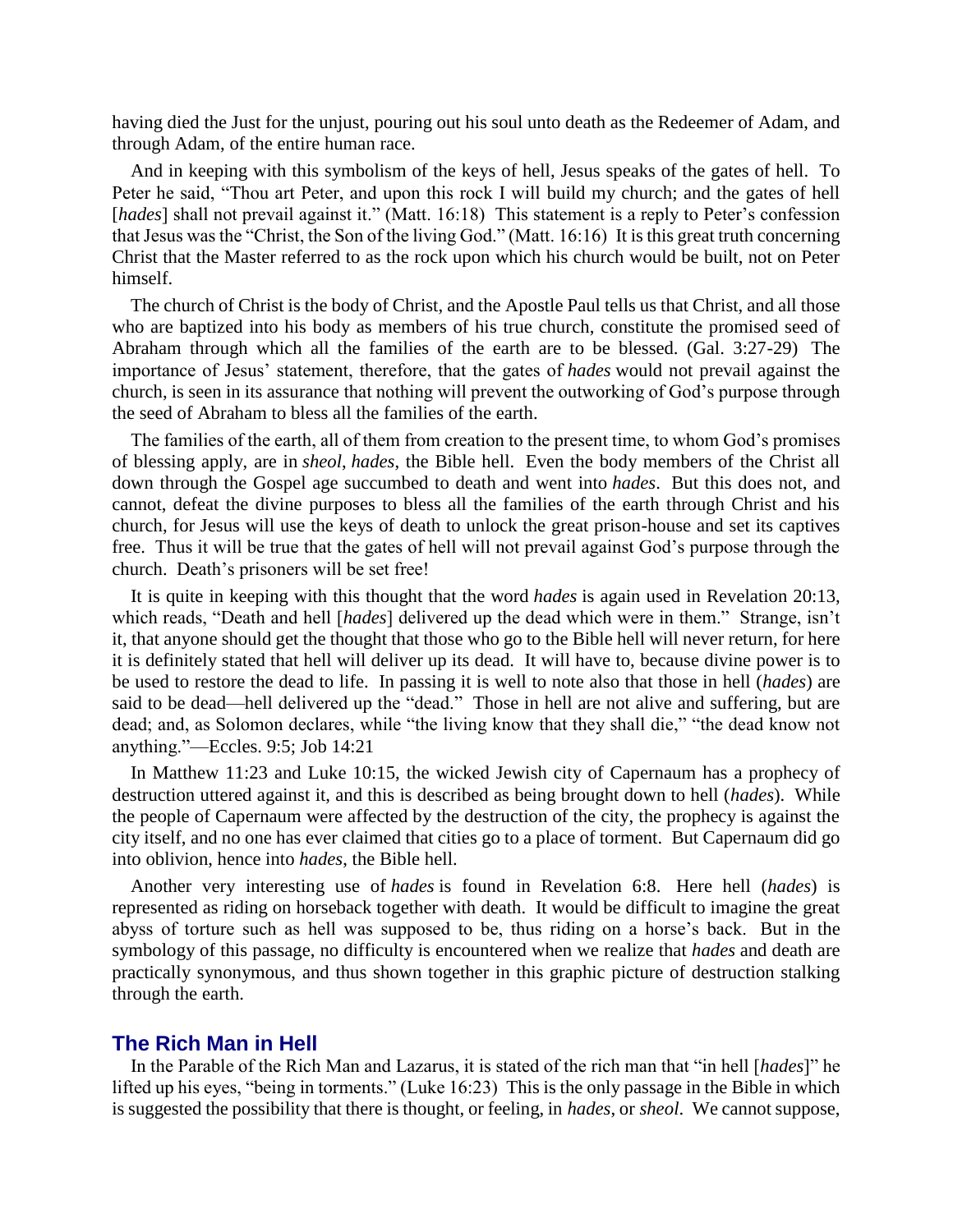however, that this text is contradictory to the definition of *sheol* given us by the prophet when he declared that there is no knowledge, wisdom, nor device, but only oblivion, in *sheol*. Nor can we suppose that Job made a mistake when he prayed to go to *sheol* in order to escape suffering.

Besides, when we examine the details of the parable of which this statement is a part, we find that it could not possibly be a literal statement of fact. Seizing upon this parable as their best means of proving the torture theory, many have erroneously presented it as proof that the righteous go to heaven when they die, and that the wicked go to a place of eternal torment. Actually, however, the parable says nothing about either the wicked or the righteous, nor does it say anything about heaven.

There is a poor man and a rich man, but there is nothing said about their virtues nor about their sins. They both die. The poor man is carried by the angels to "Abraham's bosom," not heaven. Even if this were a literal statement of fact, it would not put the poor man in heaven, because Abraham is not in heaven. We know this because Jesus said, "No man hath ascended up to heaven."—John 3:13

In death the rich man is said to see the poor man in Abraham's bosom, and he begs him to send a drop of water to cool his tongue. Abraham's literal bosom had turned to dust long centuries before this parable was given, hence the expression must be symbolic; and if that is symbolic, the remainder of the account must also be a word-picture of something more than the experience of two men after they died.

We think the most reasonable view as to the meaning of the parable is that these two men represented two groups, or we might say, nations. The rich man, with the various details related concerning him, seems clearly to be a symbol of the Jewish nation, while the poor man is a true representation of the Gentiles and the position they were in at the time the parable was given.

The nation fared sumptuously every day, as the parable states. That is, the promises of God belonged to them, and upon these they were privileged to feast. Their table was laden with these good things from the Word of God. The purple robe of the rich man represented the royal hopes of the nation, and his fine white linen represented the standing of righteousness the nation enjoyed as a result of the typical sacrifices which were made year by year for them. While this righteousness was merely typical of the righteousness enjoyed by spiritual Israel through the blood of Christ, nevertheless, it gave them a standing before God which other nations did not enjoy.

Israel died as a nation, and lost all these special favors of the Lord, but the individuals comprising the nation continued to live, and each successive generation of these throughout the centuries has suffered. They have suffered because of being members of a nation that was dead. See the prophecy of this as recorded in Deuteronomy 32:22.

The poor man—representing the Gentiles—also died to that condition of alienation from God which was theirs prior to the first advent of Christ. Believing Gentiles were carried into Abraham's bosom; that is, they became the children of Abraham through faith, and inherited the promises of God which were made to and through him. The whole Gentile world—particularly where the Gospel has been at least nominally accepted—has benefited from this great change. Representatives of the dead nation of Israel, from time to time in the past, appealed to the favored Gentile nations for mercy and assistance, but little help was given.

The key that identifies the rich man of the parable is in the statement concerning his five brothers—"They have Moses and the prophets." This was true only of the Jewish nation. The nation was divided into twelve tribes. Following the Babylonian captivity, it was mostly the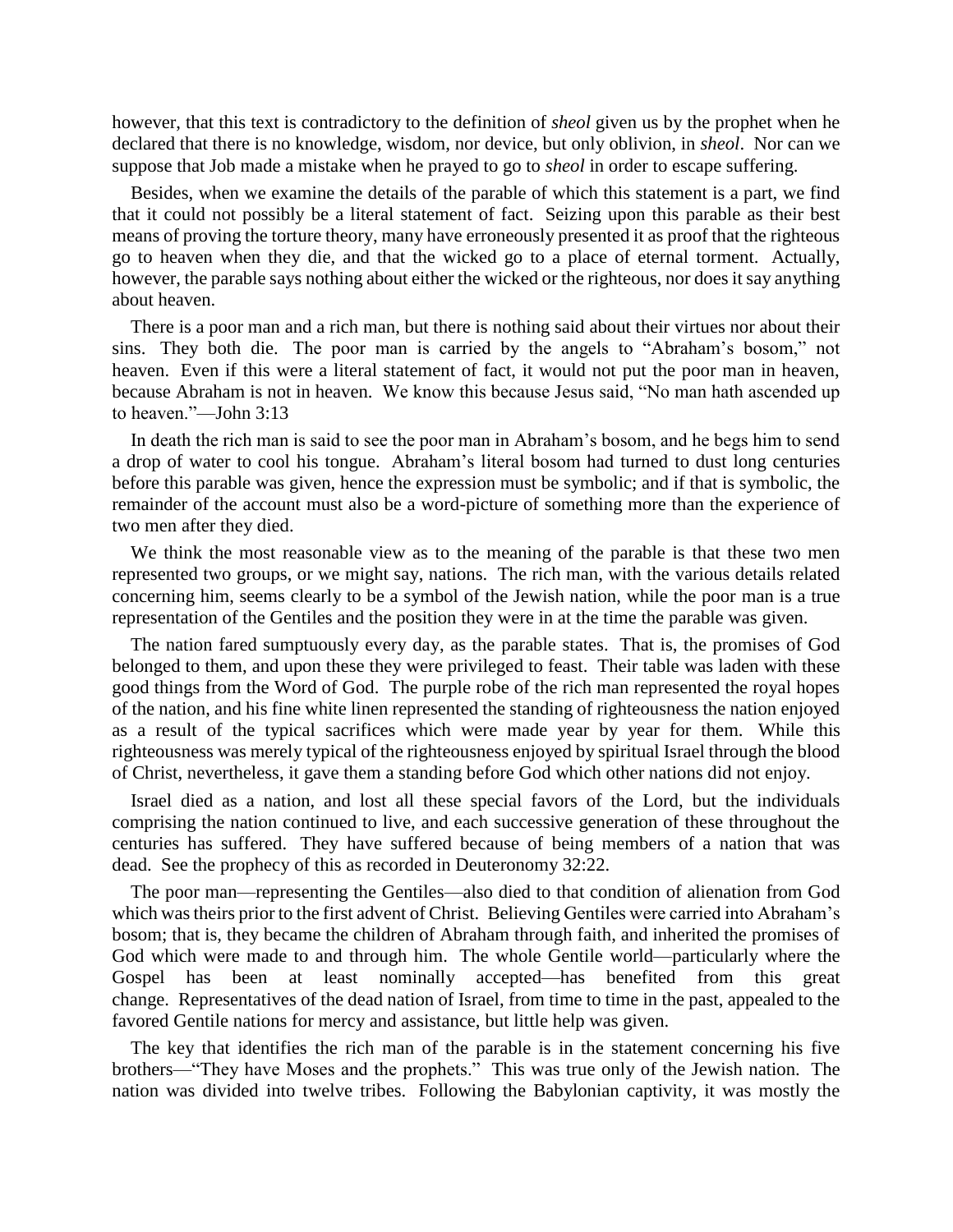members of the two tribes of Judah and Benjamin that returned to Judea, although some of all the tribes returned. It was largely, therefore, the two tribes to whom Jesus ministered, and who would be represented by this rich man of the parable. If this one man represented two tribes, the other ten tribes could be well represented by his five brethren, and the parable shows that they shared the same fate because they had failed to hear Moses and the prophets.

But the parable does not teach that the Jewish nation was to suffer forever. Indeed, there are many prophecies to show that the death of Israel as a nation was to be only temporary, and now these prophecies are being fulfilled. Today, as the restored nation of Israel continues to work out its new destiny in the Promised Land, the flames of persecution are abating. Eventually their eyes of understanding will be opened to recognize Jesus as their Messiah; and by bringing themselves into accord with his righteous kingdom soon to be manifested for the blessing of all nations, they will be completely reinstated into the favor of God and will have the opportunity to enjoy the blessings of peace and everlasting life which will then be made available to all the peoples of the earth.

#### **Victory Over Hades**

In the masterful treatise by the Apostle Paul on the resurrection of the dead, recorded in the fifteenth chapter of First Corinthians, we find the assertion, "O death where is thy sting? O grave [*hades*], where is thy victory?" (Verse 55) The "sting of death is sin," writes Paul. (Verse 56) Sin fastened itself upon father Adam, and through him the human race was stung to death. But as Moses lifted up the serpent in the wilderness, so Jesus, the great Sin-bearer for the world will be lifted up so that all can see and know of his saving power. Those who look to him for help will live forever. (John 3:14,15) Then the temporary victory of *hades*, the death condition, will be taken away; for all who are in hell are to be awakened from the sleep of death, and given an opportunity to look unto Jesus and live.

Then *hades*, or hell, is to be destroyed. We are assured of this in the passage where the world hell appears in the Bible for the last time; namely, Revelation 20:14. When we examined the use of the *sheol*in the Old Testament. which has the same meaning as *hades* of the New Testament, we found that according to Hosea 13:14, it was God's purpose to destroy the death condition which it describes. And now, in this very last use of the word *hades* in the Bible, we discover that the Lord is again assuring us of this same blessed fact.

Here, however, the destruction of the Bible hell is made even more definite, for the Lord illustrates the fact by using the symbol of fire. We read, "And death and hell [*hades*] were cast into the lake of fire. This is the second death." Adam and his race have died the first death; but from this death they have been redeemed by the blood of Christ. The Scriptures speak of the "second death," and it is here symbolized by a lake of fire. All incorrigible sinners will be destroyed in the second death, as will also the devil himself. And in this text we are assured that even hell, or the death condition, will be destroyed. It is because of this fact, in Revelation 21:4, we read, "there shall be no more death."

### **Gehenna and Unquenchable Fire**

There is another Greek word in the New Testament that is translated "hell," and with which the word fire is sometimes associated—that word is *Gehenna***.** It is this word that Jesus uses in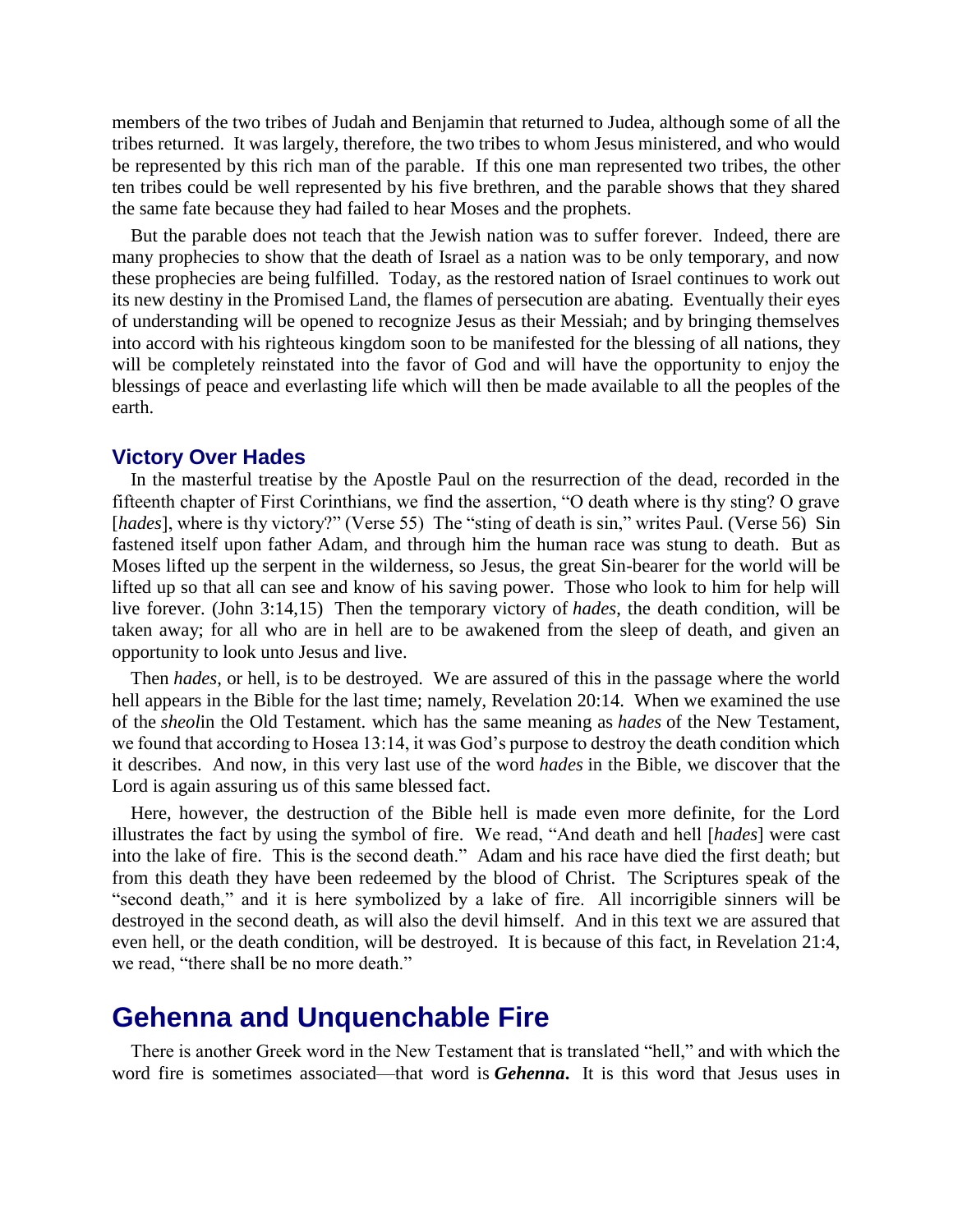Matthew 10:28, which reads, "Fear not them which kill the body, but are not able to kill the soul: but rather fear him which is able to destroy both soul and body in hell [*Gehenna*]."

In examining the meaning of this word *Gehenna* the point to which we wish to call attention in the passage just quoted is that it is presented by Jesus as a place, or condition of destruction, not of torment. That which the Lord consigns to *Gehenna* is destroyed, not preserved or tortured. And this is fully in keeping with the significance of the word at is was understood by the Jews of Jesus' day.

*Gehenna*, literally, was a deep valley, or ravine, just outside the ancient city of Jerusalem which was used as a place for the disposal of the offal of the city. In the Hebrew language it was know as the "Valley of Hinnom." Fires were kept constantly burning in this valley in order to assure the destruction of everything that was cast into it. Not only, therefore, was *Gehenna* a place of destruction, but that which was destroyed therein was worthless.

In Jesus' day the people were well acquainted with the purpose for which *Gehenna* was used, and when he employed it as a symbol of the utter destruction of those unworthy of life everlasting, they would be quick to get the force of the illustration. Nor would the idea of torture ever enter into their minds when they heard Jesus use this illustration.

Thus seen, while both *hades* and *Gehenna* represent the death condition, Jesus seems to have used the *Gehenna* symbolism more particularly with respect to those who will prove to be incorrigible, hence unworthy of everlasting life; while the Bible indicates that those who are in *hades* are to be awakened from death, either as members of the church who will come forth in the "first resurrection," or else as those who come forth to participate in the trial, or judgment, of the millennial age.

Jesus used the word *Gehenna* in his Sermon on the Mount, saying, "Whosoever shall say, Thou fool, shall be in danger of hell [*Gehenna*] fire." (Matt. 5:22) The literal Valley of Hinnom, or *Gehenna*, was not far distant from where Jesus uttered these words, and those who heard them would not think for a moment that he was teaching that all who do not accept him before they die were to be tortured forever. And no one reading his words today would ever think of such an absurd interpretation were it not for the background of distorted and god-dishonoring teachings which have come to us from the Dark Ages.

While the literal *Gehenna* of Jesus' day was used for the destruction of the city's garbage, it is said that the carcasses of dead animals were also often destroyed therein. It is also said that the dead bodies of human beings—criminals—whom the Jews judged as unworthy of a resurrection, were also destroyed in *Gehenna*. In view of this, those to whom Jesus ministered would be quick to catch the thought of eternal destruction when he used *Gehenna* as a symbol of the punishment of the wicked.

Twice more Jesus used the Word *Gehenna* in his Sermon on the Mount. We quote: "And if thy right eye offend thee, pluck it out, and cast it from thee: for it is profitable for thee that one of thy members should perish, and not that thy whole body should be cast into hell [*Gehenna*]. And if thy right hand offend thee, cut it off, and cast it from thee: for it is profitable for thee that one of thy members should perish, and not that thy whole body should be cast into hell [*Gehenna*]."— Matt. 5:29,30

So far as we are aware, no one has ever claimed that the human body of a sinner is cast into a place of torment. Certainly we all know that the body returns to the dust, yet some try to use this passage to support their torment theory. These words of the Master should readily be recognized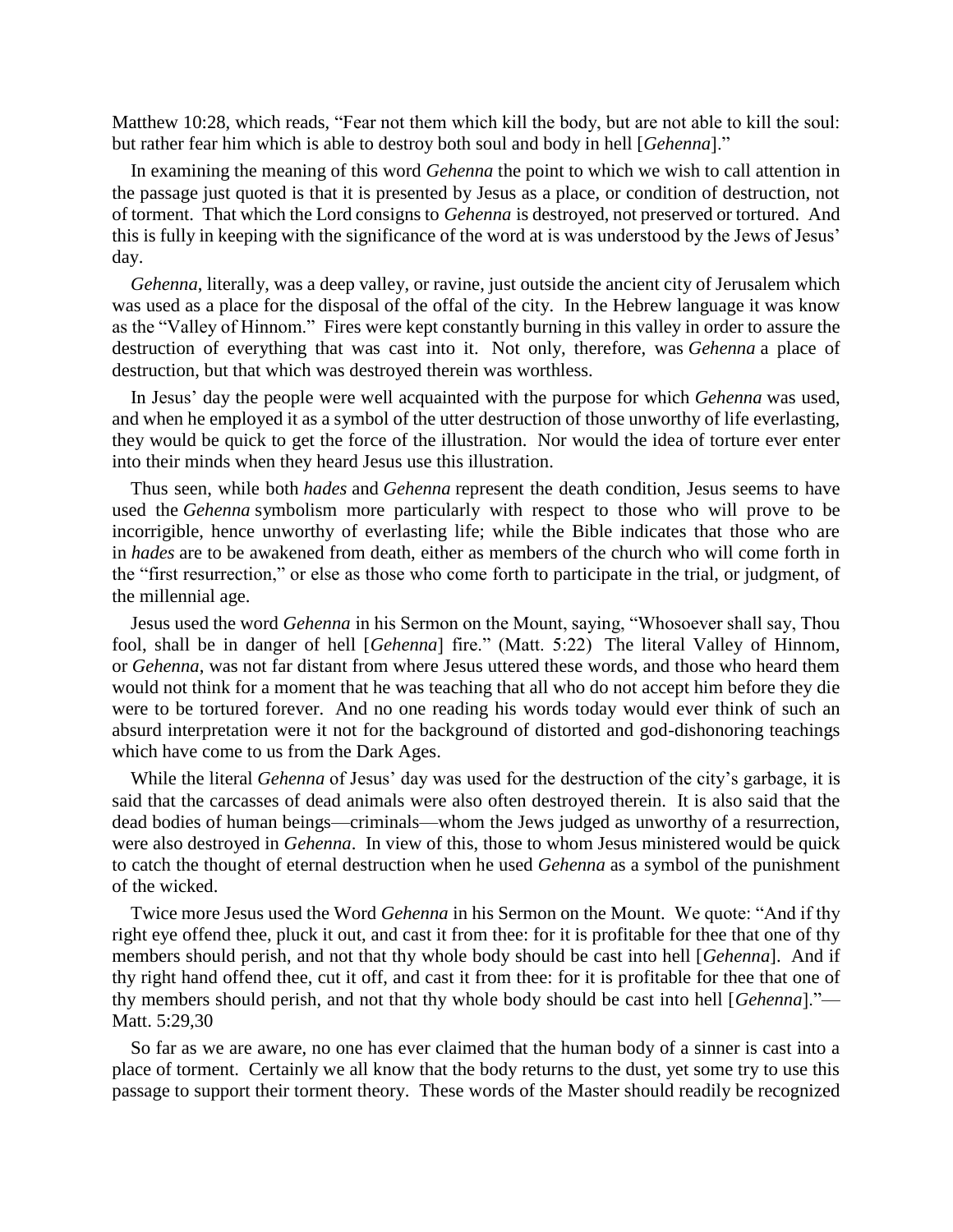as highly symbolic. No one supposes that he had any intention of teaching that in order to escape eternal torture it would be necessary for one literally to pluck out an eye, or cut off a hand. Rather, he is using these as symbols of those things which might seem very precious to us as Christians; but, if they should stand in the way of our gaining eternal life in the kingdom, it would be better to give them up as mere temporal advantages in order to make sure of the eternal glories.

In the illustration, Jesus uses *Gehenna* as a symbol of the utter loss that would be experienced by those who, after tasting of "the good word of God," and being "partakers of the Holy Spirit," and of "the powers of the world to come," should through unfaithfulness, do despite to the grace of God. (Heb. 6:4,5) But no suggestion of torment is in any way implied by the lesson.

In Matthew 18:8,9, Jesus presents a lesson identical in meaning with the one he gave in his Sermon on the Mount. Once in this passage he speaks of "*Gehenna* fire," and refers to the same thing as "everlasting fire." Since fire is a symbol of destruction, and quite properly so because of its destructive qualities, the expression "everlasting fire" would simply denote everlasting destruction. Again, no torment is suggested.

In Matthew 23:15 we find the word *Gehenna* used again by the Master. Here he is upbraiding the scribes and Pharisees for their wrong, hypocritical attitude, and tells them that despite their zeal to make converts to the Jewish religion, anyone who was influenced by their teaching was made "twofold more the child of hell [*Gehenna*]" than they were themselves. This is simply the Master's way of saying to the Pharisees that they were far out of line with the true God of Israel and with his plans, and that those whom they taught would likewise be far afield from the divine arrangements—so far that they would be in danger of not gaining everlasting life at all, unless they changed their position. But even so, there is no threat here of eternal torture, but rather a warning as to the danger of losing the privilege of living everlastingly, that glorious opportunity that was to be provided through the blood of Christ.

In Matthew 23:33, Jesus addresses the scribes and Pharisees again, calling them a "generation of vipers," and adding, "How can ye escape the damnation [judgment] of hell [*Gehenna*]?" The translators took the opportunity to use the word "damnation" in this text, thinking no doubt, to make the threat of the statement sound more sinister. And if we think of hell erroneously as meaning torture, and couple with it the word damnation, we do have a blistering text.

But the plain facts of the case are quite simple. The Greek word here translated damnation simply means judgment, and hence the condemnation of *Gehenna* would simply be that of eternal oblivion—that which is described in the Book of Revelation as the "second death"—a death from which the Scriptures nowhere promise a resurrection. The Revised Version uses the proper word "judgment" instead of "damnation."

In Mark 9:43-47 we have a repetition of the lesson which speaks of the advisability of parting with one's eyes, and feet, and hands, rather than be cast into *Gehenna* fire. In Jesus gave in his Sermon on the Mount, and in which he this passage, however, Jesus intensifies the illustration by speaking of the worms which do not die, and the fires which are not quenched—unquenchable fire.

As we have seen, fires were kept continually burning in *Gehenna*, which at all times assured the destruction of whatever was thrown into the valley. Anything reaching those fires was sure to be destroyed, hence from this standpoint, they were unquenchable. But there was always the possibility that carcasses thrown into the fires of *Gehenna* might lodge on the jagged sides of the ravine and not reach the fires below. These would be destroyed by the ever-present worms which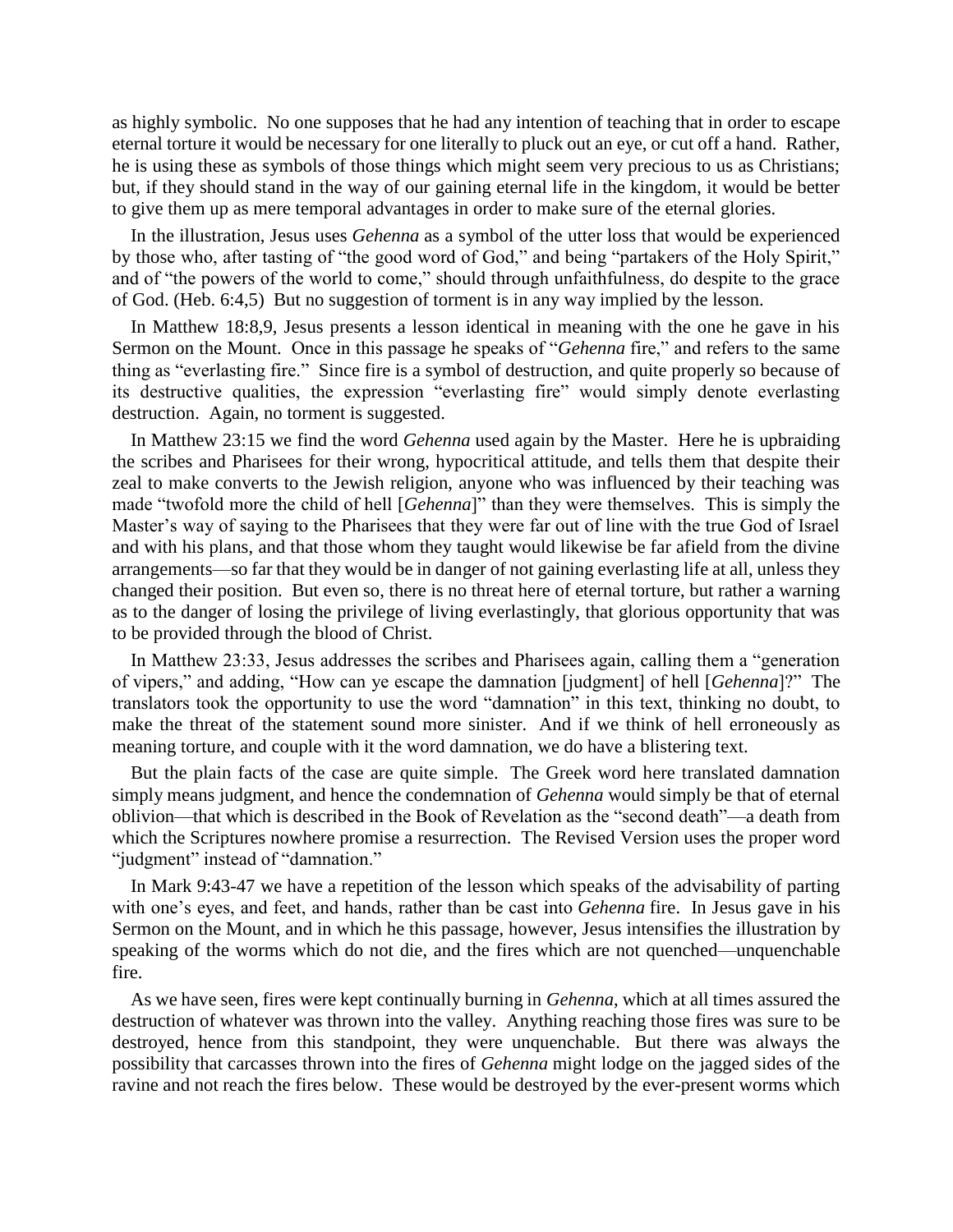infest dead bodies thus exposed to the elements. It was to this that Jesus referred as the undying, or ever-present worms.

How absurd, as some have tried to teach, that Jesus is here describing the alleged immortal souls of human beings as worms! In this passage, as in many others of the Bible, it is only because people have erroneous notions in their minds that they see a meaning which was never intended by the Lord. Let us try to comprehend the hideousness of the torment theory, and realize that a God of love would not make such a plan for the punishment even of his enemies. Through Jesus our Heavenly Father teaches us to love our enemies, and certainly he does not want us to believe that he tortures his.

The last use we find of the word *Gehenna* in the Gospels is that of Luke 12:5. Here Jesus tells us that we are to fear him who is able to cast one into hell (*Gehenna*). The construction of the text is very revealing. A man may kill another, but the eternal existence of his victim would not be jeopardized. But those whom the Heavenly Father considers incorrigible, and not worthy of life, are cast into *Gehenna*. This, of course, is not a literal casting into that valley which was located outside of the city of Jerusalem. The thought is, rather, that *Gehenna* is a fitting symbol of the destruction of that which is not worthy of life.

The last, and one of the most interesting uses of the word *Gehenna* in the New Testament is that recorded in James 3:6. Here James tells us that the tongue is set on fire of *Gehenna*. It would be difficult to explain the meaning of this text should we have in mind the traditional misconception of hell. But when we think of *Gehenna* as being a symbol of destruction, it is readily seen that what James means is that the tongue, moved by selfishness and hate, is set on fire or caused to speak, by influences which, if not checked, are sure to lead to death, either of the one whose tongue is thus incited to speak evil, or of those concerning whom he speaks.

And now we have examined every text in the Bible in which the words **sheol**, **hades**, and **gehenna** appear, and we have found that not even once is there justification for supposing that these Hebrew and Greek words which are sometimes translated hell are descriptive of a torture chamber into which God purposes to consign all unbelievers at death.**\*** Let us then dismiss from our minds this blasphemy against the good name of our loving God, and endeavor to learn more concerning his loving plan to bless all nations during the thousand years of Christ's kingdom.

#### **\*** NOTE—The word hell appears one other time in the New Testament; namely, in II Peter 2:4. Here it is a translation of the Greek word *tartaroo*. The text, however, is not discussing the penalty for sin which comes upon human beings, so is not important to our present discussion.

We have found the Scriptures clearly to teach that man was created to live on the earth forever as a human being, that he forfeited this privilege by transgressing God's Law. The Scriptures, nevertheless, teach that Jesus came to seek and to save that which was lost, and that in order to make restoration of the race possible, he died as man's Redeemer.

During this present age, the work of the Lord has been, not to convert all mankind to be followers of the Master, but to call out from the world a people to be associated with him in his kingdom. At the end of the age these are brought forth from *hades* in the "first resurrection," exalted to glory, honor, and immortality to live and reign with Christ a thousand years.—Rev. 20:6; Rom. 2:7

In Matthew 25:31-46 is an account of a parable which Jesus gave to his disciples to illustrate the work of the next age—the judgment work, when the Lord will be dealing with all mankind and proving their worthiness or unworthiness of everlasting life. It begins with the time when the "Son of man shall come in his glory, and all his holy angels with him." In the Greek text the term angels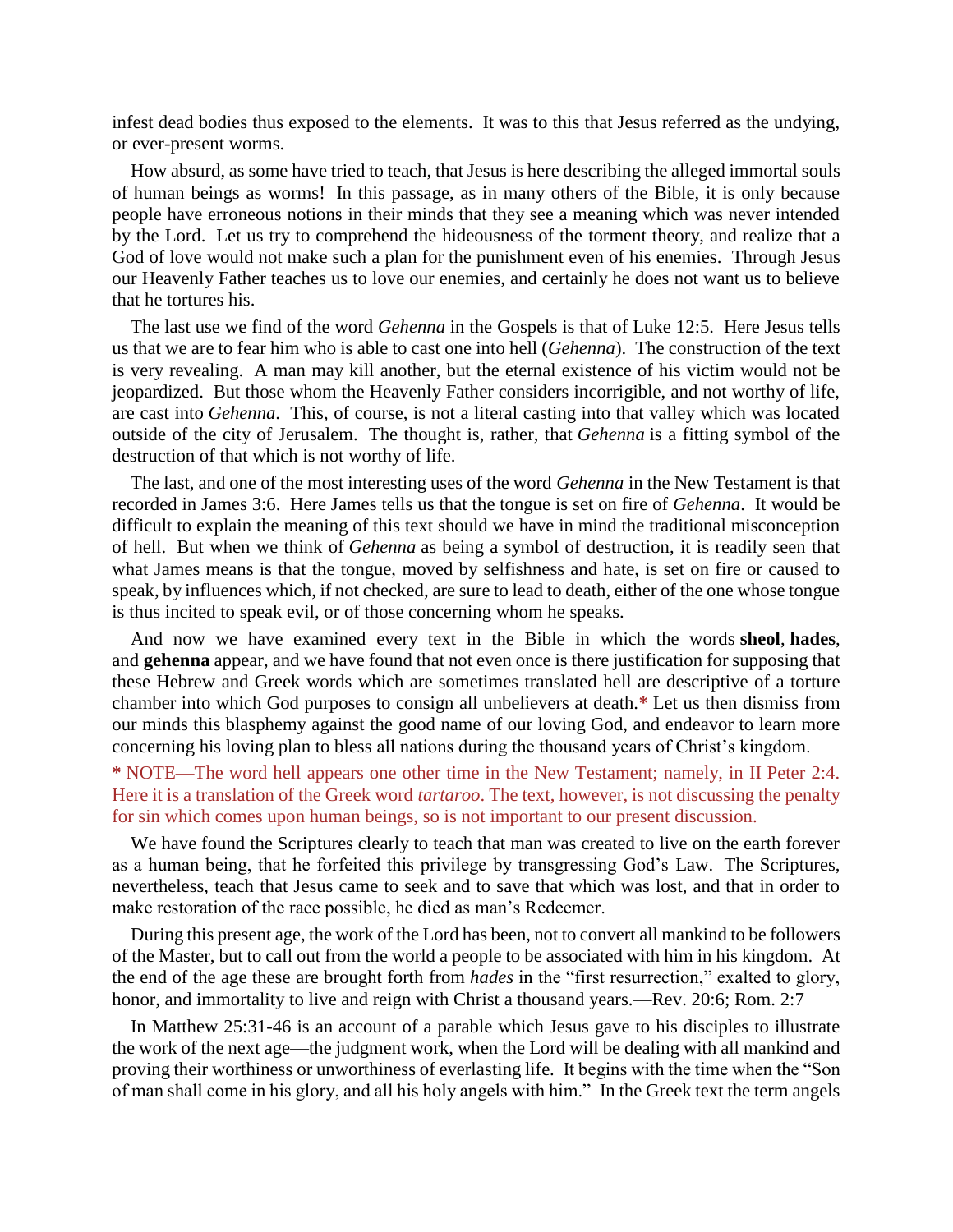means messengers, and the reference here is to the church—all who have suffered and died following in the Master's footsteps. Together with him, these will be the judges of the world of mankind—"Do ye not know that the saints shall judge the world?" asks Paul.—I Cor. 6:2

There are two other important points in this parable to which we wish to call attention. The first is the reward that is given to those who are represented by the sheep, that is, those who qualify for life under the terms of that judgment-day period. To these the invitation is given, "Come, ye blessed of my father, inherit the kingdom prepared for you from the foundation of the world." (Verse 34) This is the kingdom, or dominion, that was given to our first parents, but which they lost on account of sin. Here we are told that it will be restored at the close of the thousand-year judgment day.

But let us notice also the final disposition of those represented by the goats of the parable; that is, those who prove themselves to be incorrigible sinners. These, it is stated, go away into everlasting fire, prepared for the devil and his angels. Some have seized upon this statement in an effort to prove the torment theory, but no such thought is attached to the text. Fire here, as always in the Bible, is a symbol of destruction, not torment. Everlasting fire would simply be everlasting destruction.

In the last verse (46) of the chapter the same thought is referred to as "everlasting punishment." Death is the punishment for sin, and eternal death would be everlasting punishment. The thought is made more definite when we examine the Greek word here used, translated "punishment." It is a word which denotes a "cutting off." The willfully wicked will be cut off from life, but as the text declares, the righteous of that time will enter into "life eternal." And to these the kingdom prepared from the foundation of the world will be restored. The parable reminds us that the devil and his angels will also then be destroyed.

In Revelation 20:10 Satan is represented as being destroyed in the "lake of fire." As we have already noted, the lake of fire is a powerful symbol of destruction. Death and the Bible hell are represented as being destroyed therein. The "beast" and the "false prophet" of Revelation are said to be destroyed in the lake of fire. (Rev. 19:20) It is conceded that the "beast" and the "false prophet" are symbolic of corrupt politico-religious systems dominated by Satan. These are to be destroyed preparatory to the full manifestation of the kingdom of Christ.

Revelation 20:10 speaks of the torment of Satan in the "lake of fire," but as other scriptures declare definitely that he is to be destroyed, this expression must be understood symbolically, even as the lake of fire is itself symbolic. Satan's torment following his destruction is evidently the everlasting derision that will be heaped upon him in the minds of the people. Even now we speak of not letting people rest after they die; but the thought is not that their rest is actually disturbed, but rather that the living remember and deride them. So it will be with Satan. His course of willful opposition to God and its terrible results, will serve as an everlasting object lesson to all the restored of mankind.

Thus we have found that the entire Bible is in agreement with Paul's declaration that the "wages of sin is death," not torment. And how glad we are that an opportunity to escape eternal death has been provided by our loving God through the gift of his Son to be our Redeemer and Savior! Believers during the present age receive life through faith; and while temporarily they fall asleep in death, they will be raised to glory, honor, and immortality in the "first resurrection," to live and reign with Christ a thousand years.—Rev. 20:6

During the thousand years of Christ's reign all mankind will be given the opportunity to accept God's loving provision of life through Christ, and those who do accept and obey the laws of the